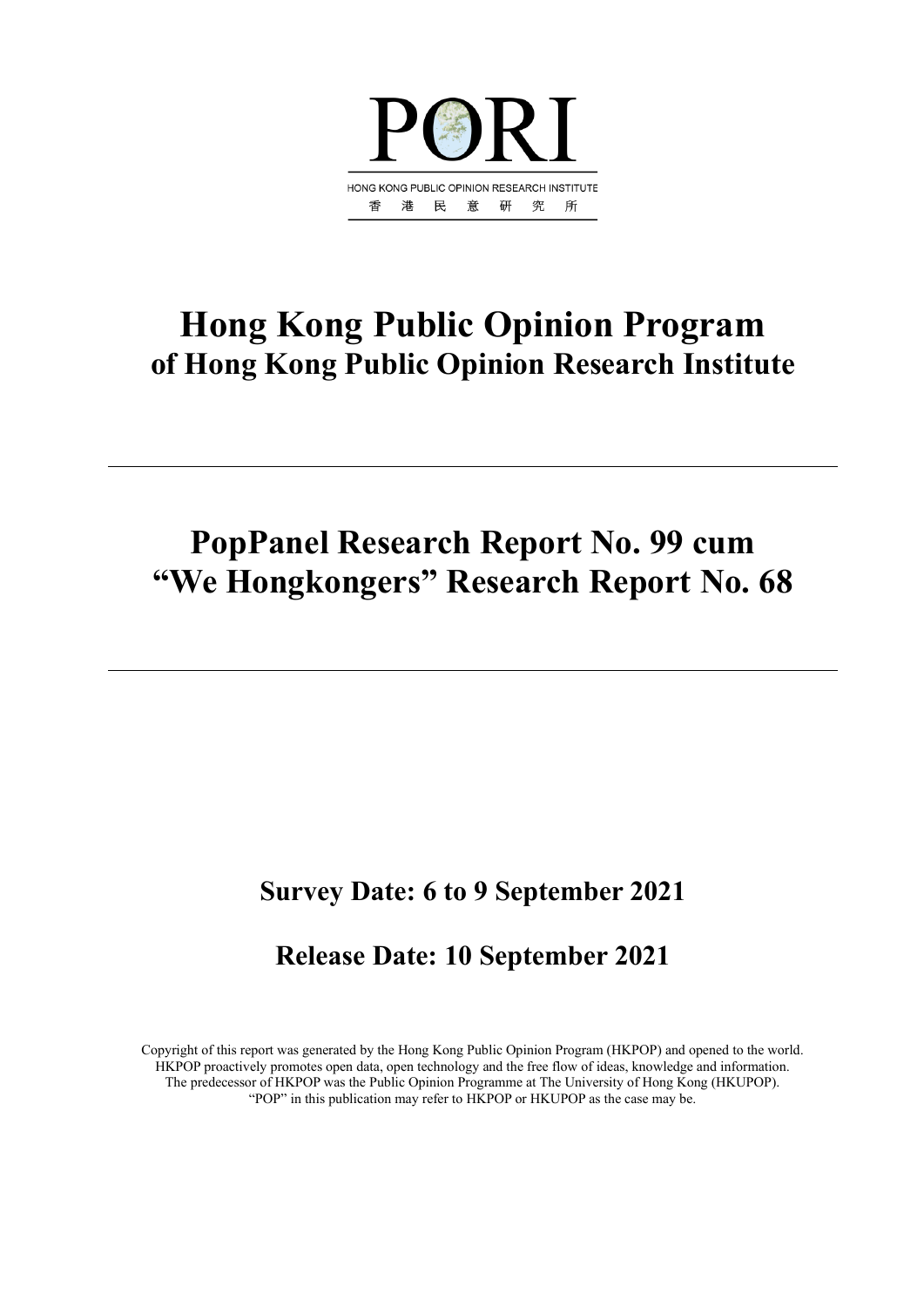## **Research Background**

"We Hongkongers" is an initiative advocated by Hong Kong Public Opinion Program (HKPOP) of Hong Kong Public Opinion Research Institute (HKPORI), with the support of many members of the civic society. With reference to the petition website "We the People" hosted by the White House of the United States, "We Hongkongers" aims to reflect public sentiment by conducting scientific research on any issues raised by Hong Kong citizens: https://www.pori.hk/wehongkongers\_factsheet\_20191017\_chi.

"We Hongkongers" Project officially started on 17 October 2019, in the form of intensive rolling surveys. A total of 12 reports were published as of 23 December 2019. In mid-May 2020, in response to the rapid changes in Hong Kong's political and public sentiment, HKPOP redeveloped the "We Hongkongers" Project. Coupled with the rapid development of the "HKPOP Panel" established by PORI in July 2019, PORI decided to launch the "We Hongkongers Panel Survey" to further strengthen interaction with the public and as well as collect and analyze public opinion and there are 29 reports in total. In January 2021, PORI redeveloped the "We Hongkongers" Project again to strengthen the cooperation with non-governmental organizations, civil society organizations, concern groups and professional organizations, and the results will be released in the form of mini-forums to initiate policy discussions.

This report also represents Report No. 99 under HKPOP Panel survey series, as well as Report No. 68 under the "We Hongkongers" Project Series. The theme of this report is "Living and working in Greater Bay Area". It is the second round of survey after April this year. The results of the first round of survey can be found in the "We Hongkongers" Research Report No. 52.

HKPOP sent out emails to all panel members at the beginning of the survey, inviting them to fill in the questionnaire at the designated online platform. Members were allowed to make repeated submissions, while only the last submission of each individual member would be used for analysis.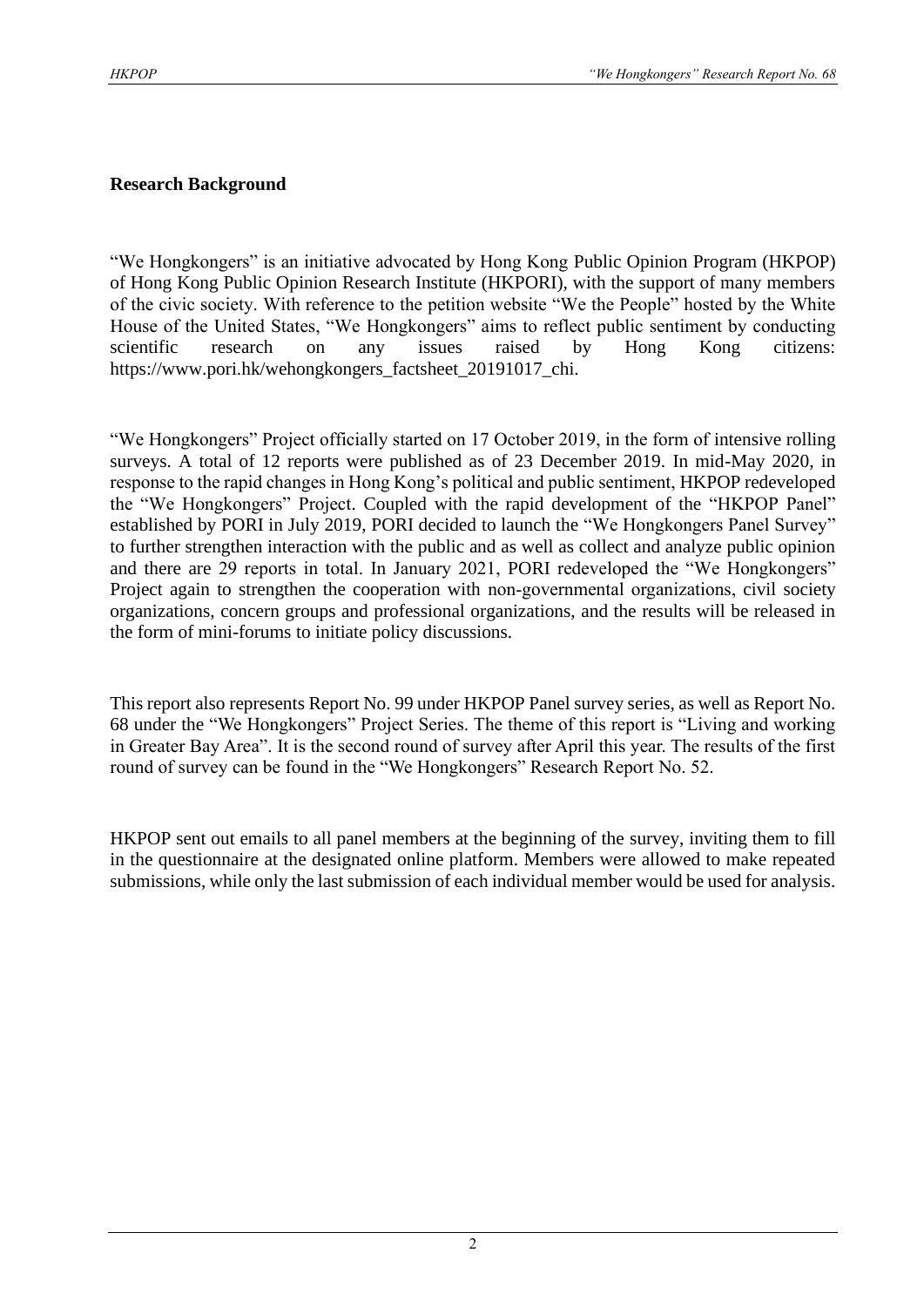# **Contact Information**

Herewith the contact information of the "We Hongkongers" Panel Survey:

|  | <b>Table 1: Detailed Contact Information</b> |
|--|----------------------------------------------|
|  |                                              |

| Survey method                 | Online survey                                                                                                                                                                                                                                                                                                                                                                                                                                                           |
|-------------------------------|-------------------------------------------------------------------------------------------------------------------------------------------------------------------------------------------------------------------------------------------------------------------------------------------------------------------------------------------------------------------------------------------------------------------------------------------------------------------------|
| Target population             | HKPOP Panel samples, namely Hong Kong People Representative<br>Panel (Probability-based Panel) and Hong Kong People Volunteer<br>Panel (Non-probability-based Panel)                                                                                                                                                                                                                                                                                                    |
| Weighting method              | The figures are rim-weighted according to 1) gender-age distribution,<br>educational attainment (highest level attended) distribution, economic<br>activity status distribution of Hong Kong population and by District<br>Councils population figures from Census and Statistics Department; 2)<br>Voting results of District Councils Election from Registration and<br>Electoral Office; 3) rating distribution of Chief Executive from regular<br>tracking surveys. |
| Date of survey                | 6 September, 3pm – 9 September, 3pm                                                                                                                                                                                                                                                                                                                                                                                                                                     |
| Total sample size             | 6,454                                                                                                                                                                                                                                                                                                                                                                                                                                                                   |
| Response rate                 | $7.1\%$                                                                                                                                                                                                                                                                                                                                                                                                                                                                 |
| Sampling error <sup>[1]</sup> | Sampling error of percentages at $+/-1\%$ at 95% confidence level                                                                                                                                                                                                                                                                                                                                                                                                       |

[1] All error figures in this release are calculated at 95% confidence level. "95% confidence level" means that if we were to repeat a certain survey 100 times with different random samples, we would expect 95 times having the population parameter within the respective error margins calculated. Because of sampling errors, when quoting percentages, journalists should refrain from reporting decimal places, whereas one decimal place can be used when quoting rating figures.

# **PopPanel Composition**

Regarding data collection, survey data from both the Hong Kong People Representative Panel and Hong Kong People Volunteer Panel were collected in the form of online questionnaire.

Among them, the Hong Kong People Representative Panel comes from members of the "HKPOP Panel" recruited in regular random telephone surveys. HKPOP uses "HKPOP Panel" as a framework for conducting surveys for different research projects, any eligible family member in the household may be invited to participate in a specific research.

Meanwhile, members of the Hong Kong People Volunteer Panel are recruited online. Citizens only need to self-register in HKPORI website to participate in online questionnaires.

All panel data collected will be adjusted using rim-weighting, to minimize the effects of selfselection bias or participation bias. Details are documented in the Weighting Procedure section.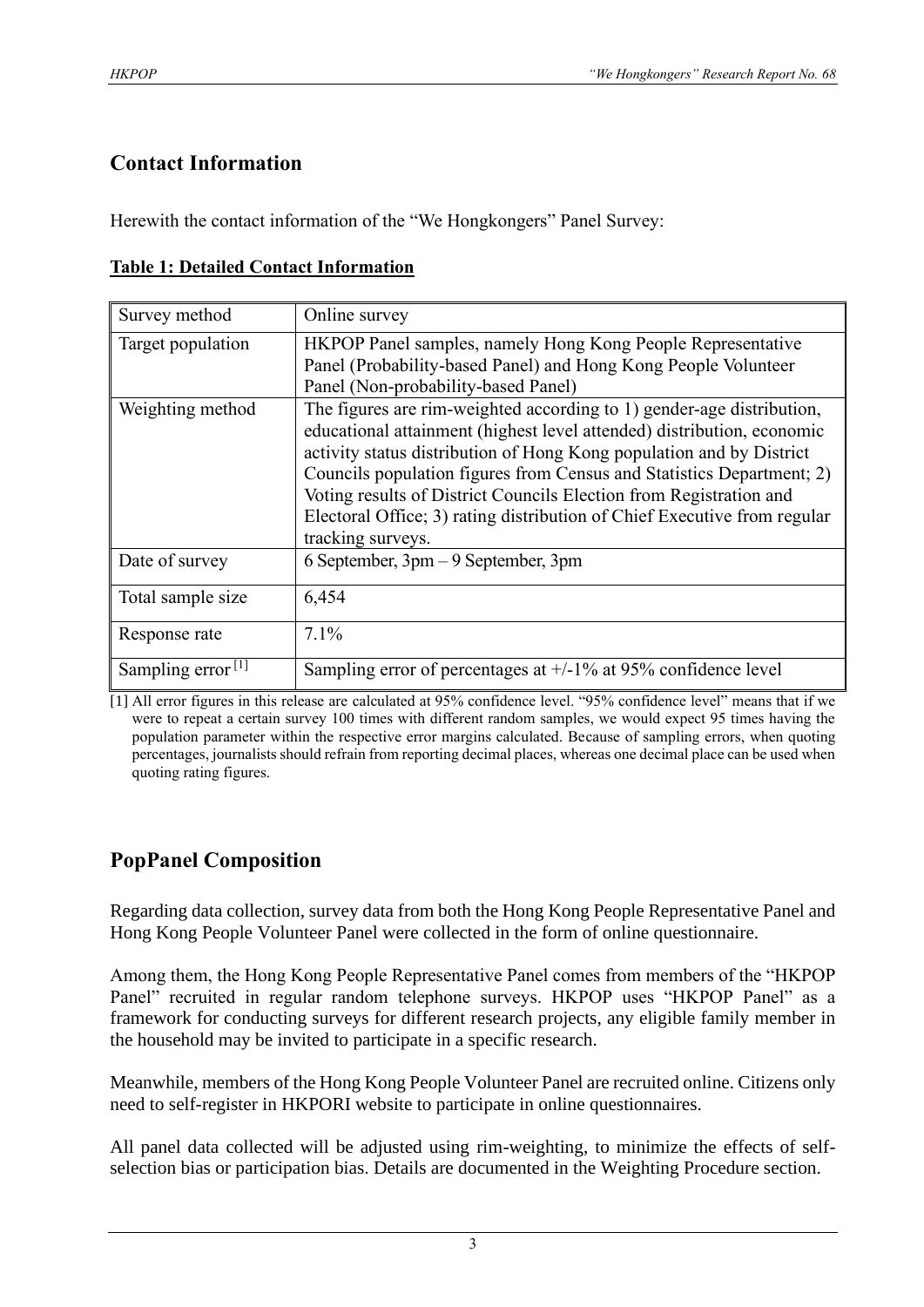.

# **Response Rate**

HKPOP adopts a set of contact definition in compliance with most international standards. Historically, the social research community in Hong Kong has developed its own set of contact rates, cooperation rates, response rates, and so on. HKPOP normally reports the "success rate" for online surveys.

The calculation of the success rates in this study refers to the following tables.

# **Table 2: Calculation of success rate of the HKPOP Panel (by HKPOP definition)**

|     | Success rate |        |                               |                  |
|-----|--------------|--------|-------------------------------|------------------|
|     |              |        | Successful cases              |                  |
|     |              |        | Panel size of the HKPOP Panel | $\rm x\;100.0\%$ |
|     |              | 6,454  | $\rm x\;100.0\%$              |                  |
|     |              | 91,336 |                               |                  |
| $=$ | $7.1\%$      |        |                               |                  |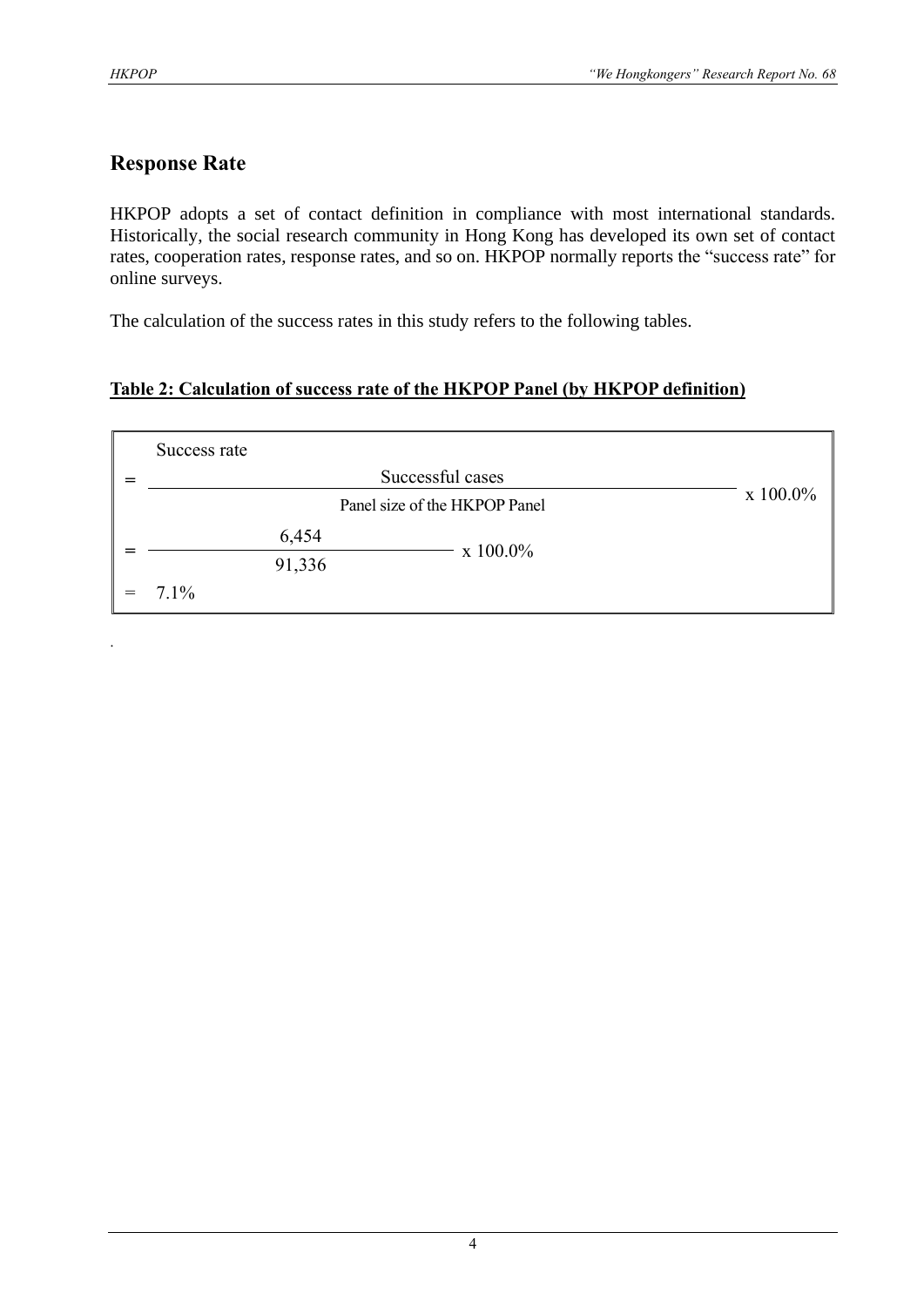# **Weighting Procedure**

HKPOP has continuously adopted and enhanced its weighting method over the past few decades. For this survey, HKPOP adopts a "2 by 5 by 2 by 4 by 18 by 3 by 13" weighting procedure involving seven variables, namely, gender, age, educational attainment, economic activity status, district (18 cells), voting record (3 cells) and rating of Chief Executive (13 cells). Basically, the raw data of practically all random telephone surveys conducted by HKPOP are rim-weighted by the figures obtained from the Hong Kong Census and Statistics Department and/or Registration and Electoral Office so that the marginal distribution of the sample in terms of gender, age, educational attainment and economic activity status would match with that of the general population figures from the Hong Kong Census and Statistics Department. The marginal distribution of the sample in terms of district and voting record would match that of the general population figures from the Hong Kong Census and Statistics Department and/or Registration and Electoral Office. The marginal distribution of the sample in terms of "rating of Chief Executive" would match that of the general population in HKPOP's regular tracking surveys. This rimweighting method (sometimes called raking) is found to be the most practicable method in processing HKPOP's survey data.

Specifically, the gender and age groupings used for weighting are as follows:

- Male 12-29
- Male 30-39
- Male 40-49
- Male 50-59
- Male 60 or above
- Female 12-29
- Female 30-39
- Female  $40-49$
- Female 50-59
- Female 60 or above

The educational attainments used for weighting are as follows:

- Secondary or below
- Tertiary or above

The economic activity statuses used for weighting are as follows:

- Working population / Others
- Home-makers / Housewives
- Students
- Retired person

The districts used for weighting are as follows:

- Central and Western
- Wan Chai
- Eastern
- Southern
- Yau Tsim Mong
- Sham Shui Po
- Kowloon City
- Wong Tai Sin
- Kwun Tong
- Tsuen Wan
- Tuen Mun
- Yuen Long
- North
- Tai Po
- Sai Kung
- Sha Tin
- Kwai Tsing
- **Islands**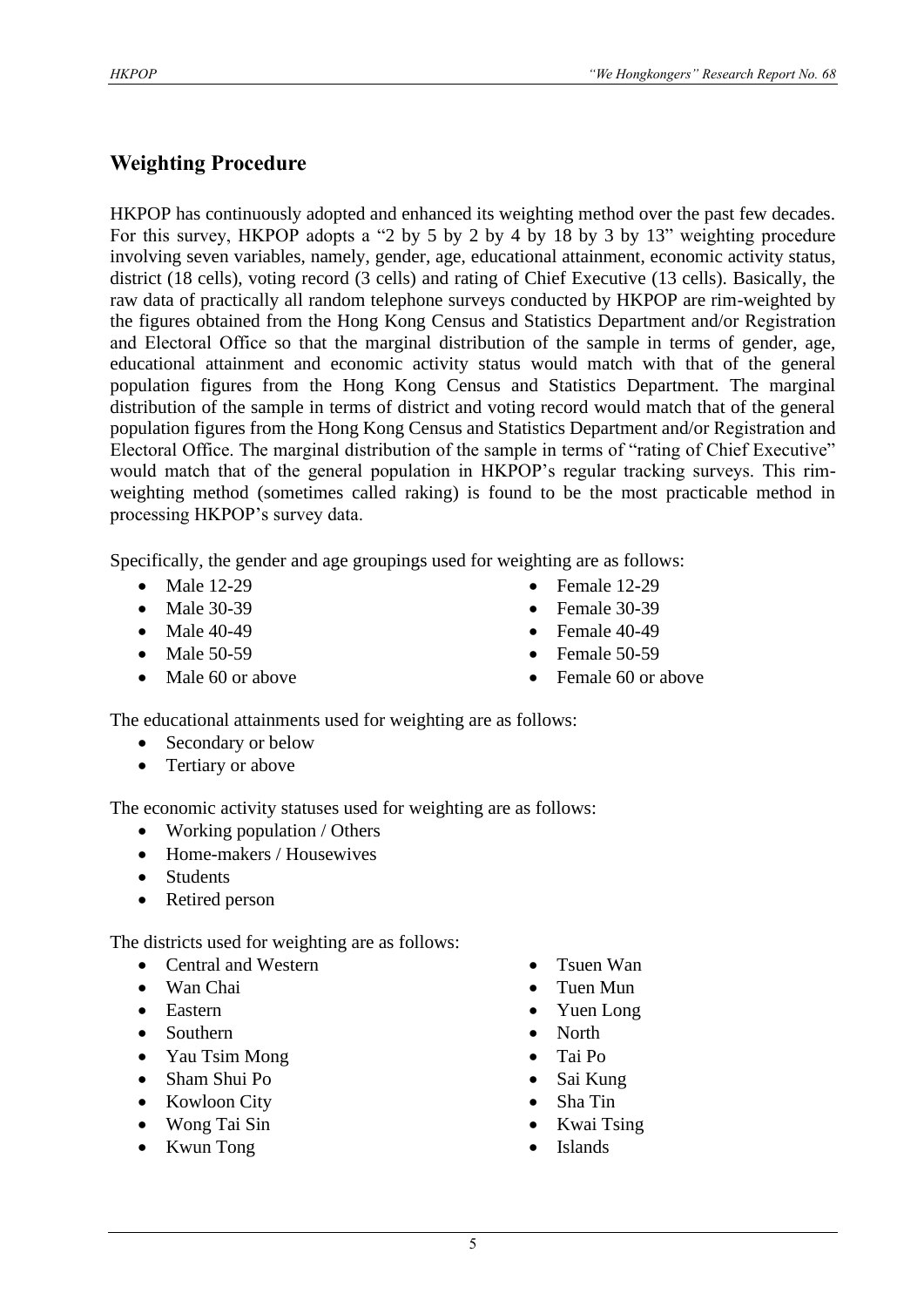The voting records used for weighting are as follows:

- Candidates of pro-democracy camp
- Candidates of non-pro-democracy camp
- Did not vote / blank / void vote

The "rating of Chief Executive" groupings used for weighting are as follows:

- 0 mark
- $\bullet$  1-9 mark(s)
- $\bullet$  10-19 marks
- $\bullet$  20-29 marks
- 30-39 marks
- $\bullet$  40-49 marks
- 50 marks
- $\bullet$  51-60 marks
- $\bullet$  61-70 marks
- $\bullet$  71-80 marks
- $\bullet$  81-90 marks
- $\bullet$  91-99 marks
- $\bullet$  100 marks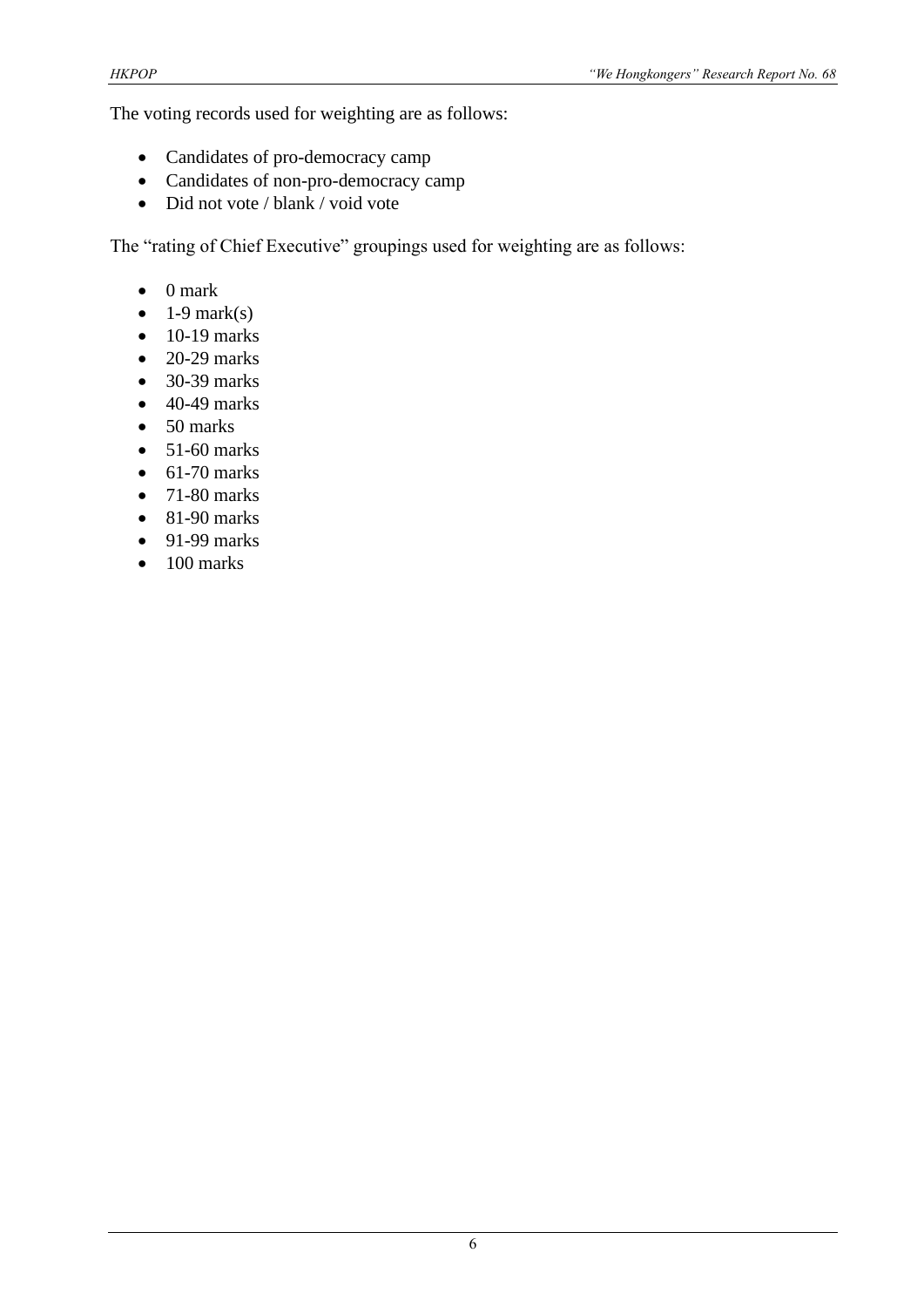# **Quantitative Analysis Results**

Quantitative analysis results of the "We Hongkongers" Panel Survey, after applying the standard weighting procedures, are as follows, all questions listed hereby are opinion questions:

| Q1 How willing or unwilling are you to settle down in<br>the Greater Bay Area outside Hong Kong and<br>Macau? |                  |                | <b>Pro-democracy camp</b><br>supporters $(Base=5,475)$ |            | Non-pro-democracy camp<br>supporters <sup>[2]</sup> (Base=631) | $Combined^{[3]}$<br>$(Base=6,106)$ |           |  |
|---------------------------------------------------------------------------------------------------------------|------------------|----------------|--------------------------------------------------------|------------|----------------------------------------------------------------|------------------------------------|-----------|--|
| <b>Very willing</b><br><b>Somewhat willing</b><br><b>Half-half</b>                                            | <b>Willing</b>   | $1\%$<br>$5\%$ | $6\%$<br>2%                                            | 20%<br>21% | 840%<br>23%                                                    | 13%<br>29%<br>15%<br>16%           |           |  |
| Somewhat unwilling<br><b>Very unwilling</b><br>Don't know / hard to say                                       | <b>Unwilling</b> | 10%<br>76%     | 86%<br>$5\%$                                           | 7%<br>29%  | 36%<br>$1\%$                                                   | 8%<br>45%                          | 53%<br>3% |  |
| Mean <sup>[4]</sup>                                                                                           |                  | 1.4            |                                                        | 3.0        | 2.4                                                            |                                    |           |  |

#### **Table 3: Q1 Survey results, by camp type; Survey period: 6-9/9/2021**

[2] Include: pro-establishment camp supporters, centrist supporters, no political inclination / politically neutral / do not belong to any camp

[3] The aggregated figures come from adjusting the by-group weighted figures using ratio of "pan-democratic" vs "non-pan-democratic" collected in regular tracking survey.

[4] The mean value is calculated by quantifying all individual responses into 1, 2, 3, 4, 5 marks according to their degree of positive level, where 1 is the lowest and 5 the highest, and then calculate the sample mean.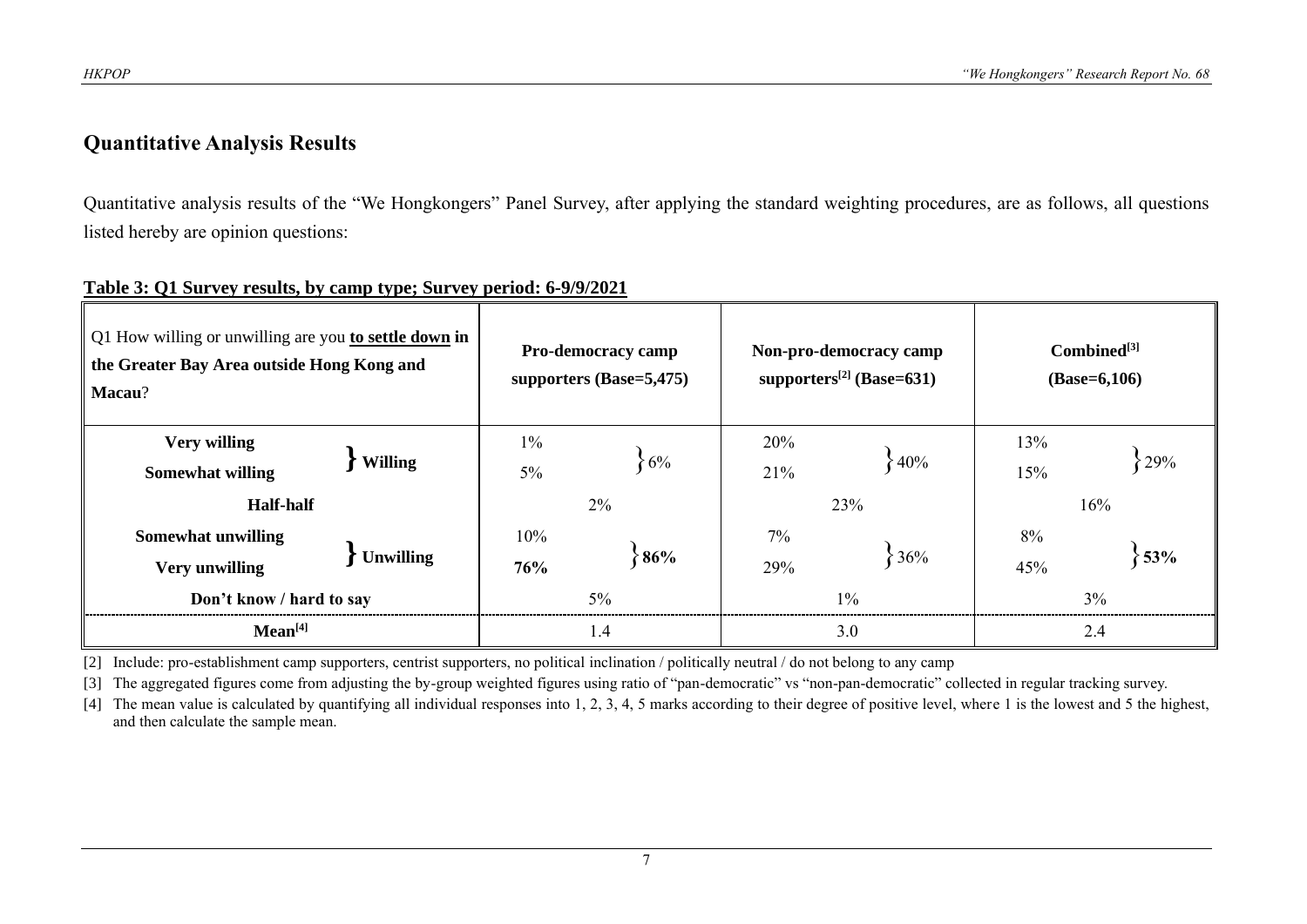#### **Chart 1: Q1 Combined chart, by camp type**



\* Include: pro-establishment camp supporters, centrist supporters, no political inclination / politically neutral / do not belong to any camp

^ The aggregated figures come from adjusting the by-group weighted figures using ratio of "pan-democratic" vs "non-pan-democratic" collected in regular tracking survey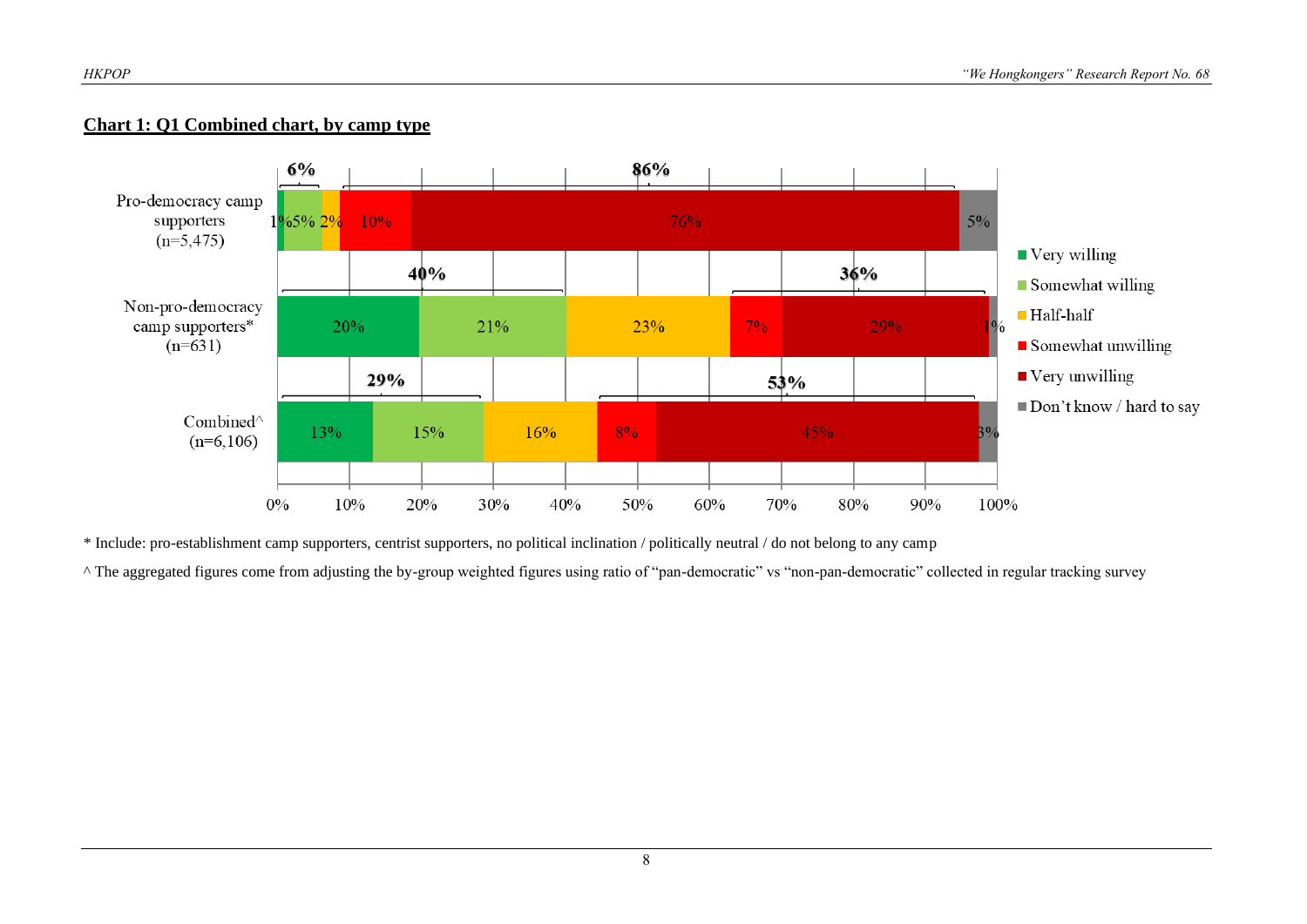| Q2 How willing or unwilling are you to work in the<br><b>Greater Bay Area outside Hong Kong and Macau?</b> |                  |     | <b>Pro-democracy camp</b><br>supporters (Base=5,478) |       | Non-pro-democracy camp<br>supporters <sup>[5]</sup> (Base=631) | $Combined^{[6]}$<br>$(Base=6,109)$ |        |  |
|------------------------------------------------------------------------------------------------------------|------------------|-----|------------------------------------------------------|-------|----------------------------------------------------------------|------------------------------------|--------|--|
| <b>Very willing</b>                                                                                        | <b>Willing</b>   |     |                                                      | 20%   |                                                                | 13%                                |        |  |
| <b>Somewhat willing</b>                                                                                    |                  | 4%  | $-4\%$                                               | 19%   | 39%                                                            | 13%                                | 27%    |  |
| <b>Half-half</b>                                                                                           |                  |     | $5\%$                                                |       | 16%                                                            | 12%                                |        |  |
| <b>Somewhat unwilling</b>                                                                                  |                  | 9%  |                                                      | $3\%$ |                                                                | $5\%$                              |        |  |
| <b>Very unwilling</b>                                                                                      | <b>Unwilling</b> | 66% | 75%                                                  | 27%   | 30%                                                            | 41%                                | $-46%$ |  |
| Not applicable (not in the labour force)                                                                   |                  | 8%  |                                                      | 14%   | $12\%$                                                         |                                    |        |  |
| Don't know / hard to say                                                                                   |                  | 7%  |                                                      | $1\%$ | 3%                                                             |                                    |        |  |
| Mean <sup>[7]</sup>                                                                                        |                  | 1.4 |                                                      | 3.0   | 2.5                                                            |                                    |        |  |

#### **Table 4: Q2 Survey results, by camp type; Survey period: 6-9/9/2021**

[5] Include: pro-establishment camp supporters, centrist supporters, no political inclination / politically neutral / do not belong to any camp

[6] The aggregated figures come from adjusting the by-group weighted figures using ratio of "pan-democratic" vs "non-pan-democratic" collected in regular tracking survey.

[7] The mean value is calculated by quantifying all individual responses into 1, 2, 3, 4, 5 marks according to their degree of positive level, where 1 is the lowest and 5 the highest, and then calculate the sample mean.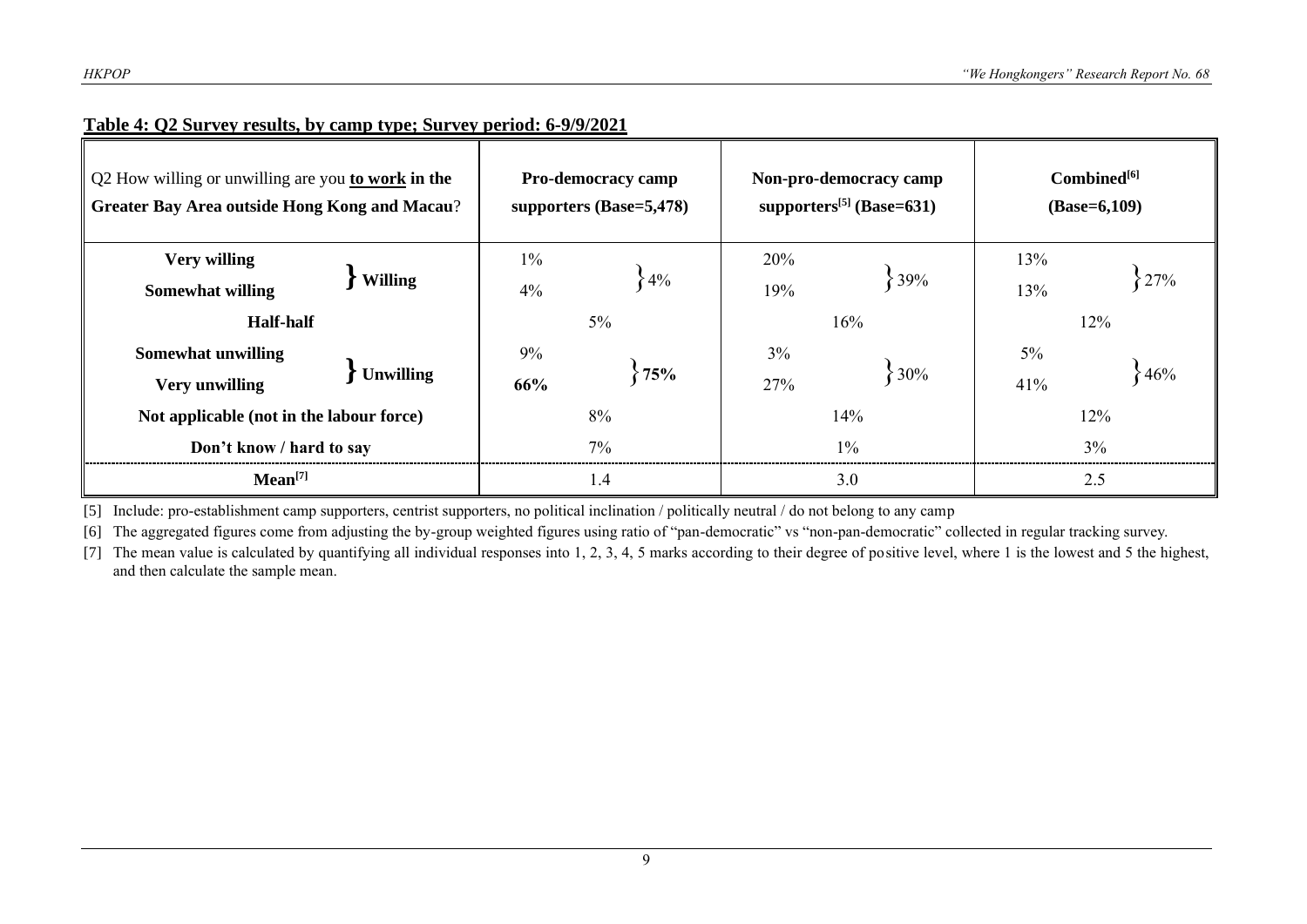#### **Chart 2: Q2 Combined chart, by camp type**



\* Include: pro-establishment camp supporters, centrist supporters, no political inclination / politically neutral / do not belong to any camp

^ The aggregated figures come from adjusting the by-group weighted figures using ratio of "pan-democratic" vs "non-pan-democratic" collected in regular tracking survey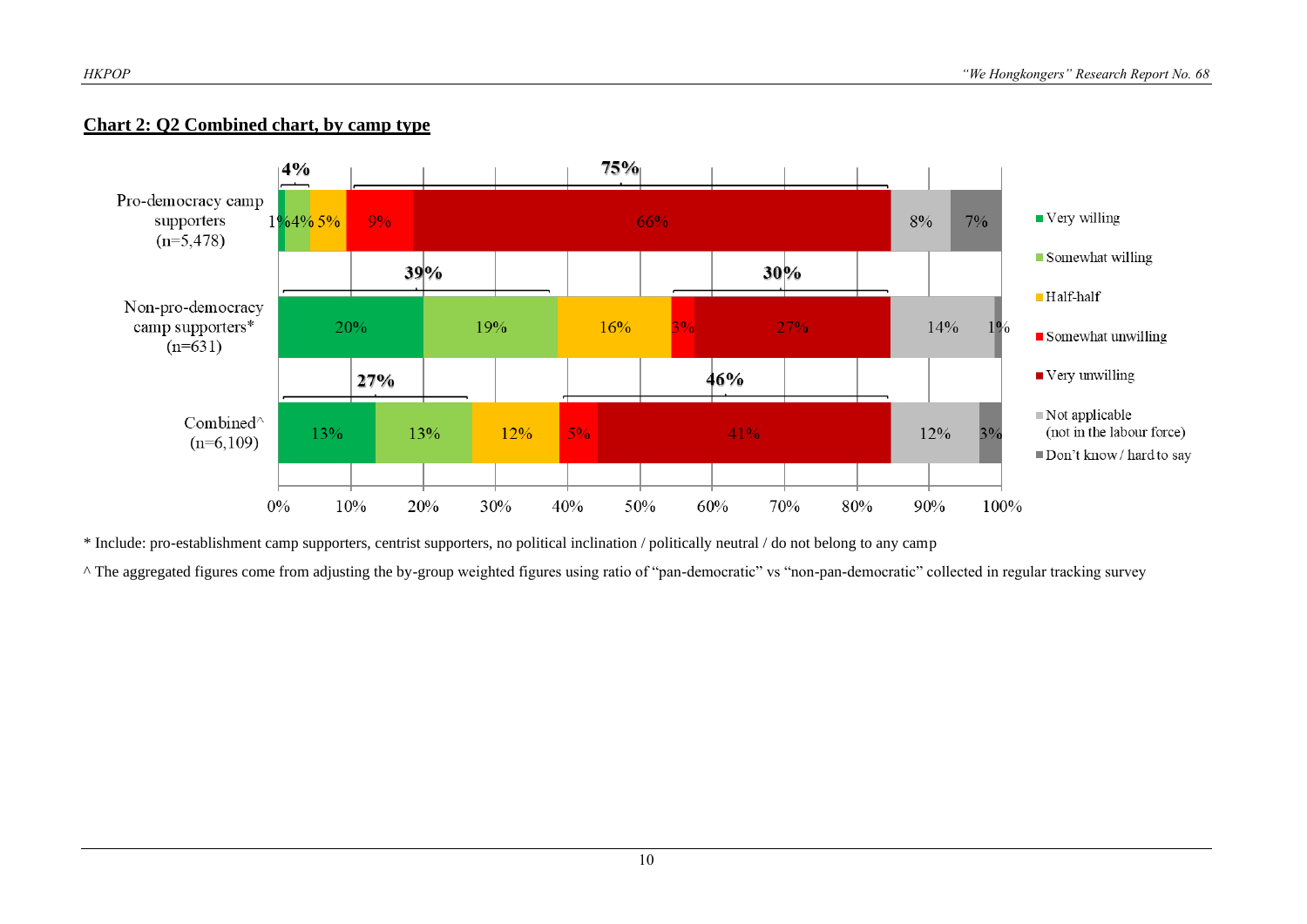# **Appendices**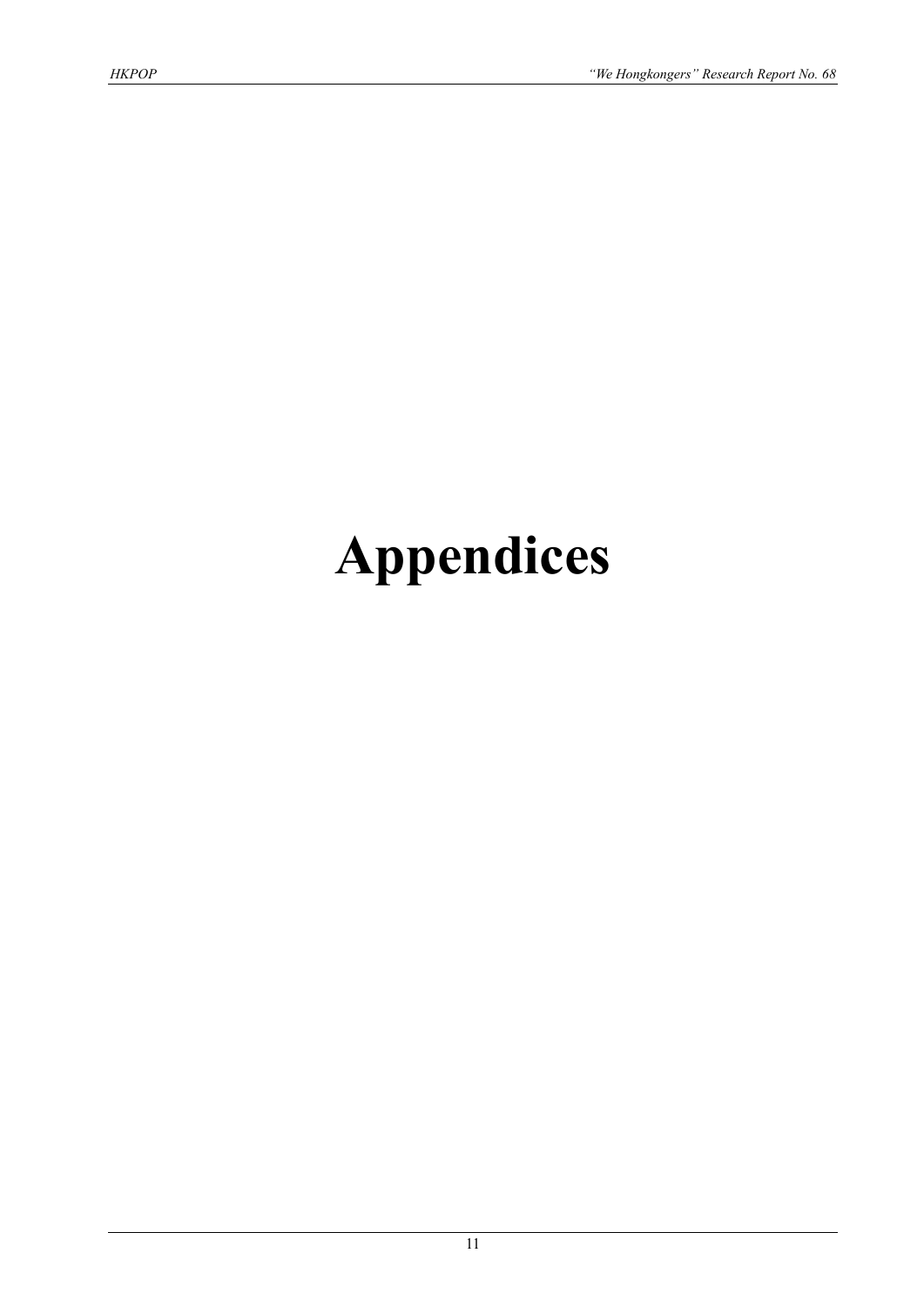# **Appendix 1: Demographic profile of respondents**

| Gender: |                   |                                      | Pro-democracy camp supporters |                 |           |     | Non-pro-democracy camp supporters # |          |                 | Total         |            |          |                 |  |
|---------|-------------------|--------------------------------------|-------------------------------|-----------------|-----------|-----|-------------------------------------|----------|-----------------|---------------|------------|----------|-----------------|--|
|         |                   |                                      | Raw sample                    | Weighted sample |           |     | Raw sample                          |          | Weighted sample |               | Raw sample |          | Weighted sample |  |
|         |                   | Freq<br>%<br>%<br>Freq               |                               |                 | Freq      | %   | Freq                                | %        | Freq            | %             | Freq       | $\%$     |                 |  |
| Male    |                   | 3,011                                | 54.9%                         | 866             | 44.9%     | 376 | 59.6%                               | 1,921    | 52.3%           | 3,387         | 55.4%      | 2,787    | 49.8%           |  |
| Female  |                   | 2,465                                | 45.0%                         | ,063            | 55.1%     | 253 | 40.1%                               | 1,749    | 47.7%           | 2,718         | 44.5%      | 2,811    | 50.2%           |  |
| Other   |                   | 4                                    | 0.1%                          | $\leq$ 1        | $< 0.1\%$ | ∍   | $0.3\%$                             | $\leq$ 1 | $< 0.1\%$       | $\mathfrak b$ | 0.1%       | $\leq$ 1 | $< 0.1\%$       |  |
|         | Total             | 5,480                                | 100.0%                        | 1,929           | 100.0%    | 631 | 100.0%                              | 3,669    | 100.0%          | 6,111         | 100.0%     | 5,598    | 100.0%          |  |
|         | Missing $case(s)$ | $\boldsymbol{0}$<br>$\boldsymbol{0}$ |                               |                 |           |     |                                     |          |                 |               |            |          |                 |  |

| Age:                |           | Pro-democracy camp supporters |                 |        |            | Non-pro-democracy camp supporters # |                 |        | Total |            |                 |        |
|---------------------|-----------|-------------------------------|-----------------|--------|------------|-------------------------------------|-----------------|--------|-------|------------|-----------------|--------|
|                     |           | Raw sample                    | Weighted sample |        | Raw sample |                                     | Weighted sample |        |       | Raw sample | Weighted sample |        |
|                     | %<br>Freq |                               | Freq            | %      | Freq       | %                                   | Freq<br>$\%$    |        | Freq  | %          | Freq            | %      |
| $12 - 29$           | 804       | 14.7%                         | 591             | 31.0%  | 38         | $6.0\%$                             | 241             | 6.6%   | 842   | 13.8%      | 832             | 14.9%  |
| $30 - 39$           | 1,336     | 24.4%                         | 321             | 16.8%  | 119        | 18.9%                               | 454             | 12.4%  | 1,455 | 23.8%      | 775             | 13.9%  |
| $40 - 49$           | 1,369     | 25.0%                         | 226             | 11.8%  | 148        | 23.5%                               | 755             | 20.6%  | 1,517 | 24.8%      | 981             | 17.6%  |
| $50 - 59$           | 1,243     | 22.7%                         | 428             | 22.4%  | 178        | 28.2%                               | 1,186           | 32.3%  | 1,421 | 23.3%      | 1,614           | 28.9%  |
| $\vert$ 60 or above | 723       | 13.2%                         | 342             | 17.9%  | 148        | 23.5%                               | 1,033           | 28.2%  | 871   | 14.3%      | 1,376           | 24.7%  |
| Total               | 5,475     | 100.0%                        | 1,909           | 100.0% | 631        | 100.0%                              | 3,669           | 100.0% | 6,106 | 100.0%     | 5,578           | 100.0% |
| Missing case $(s)$  | 20        |                               |                 |        | 0<br>0     |                                     |                 |        |       |            | 20              |        |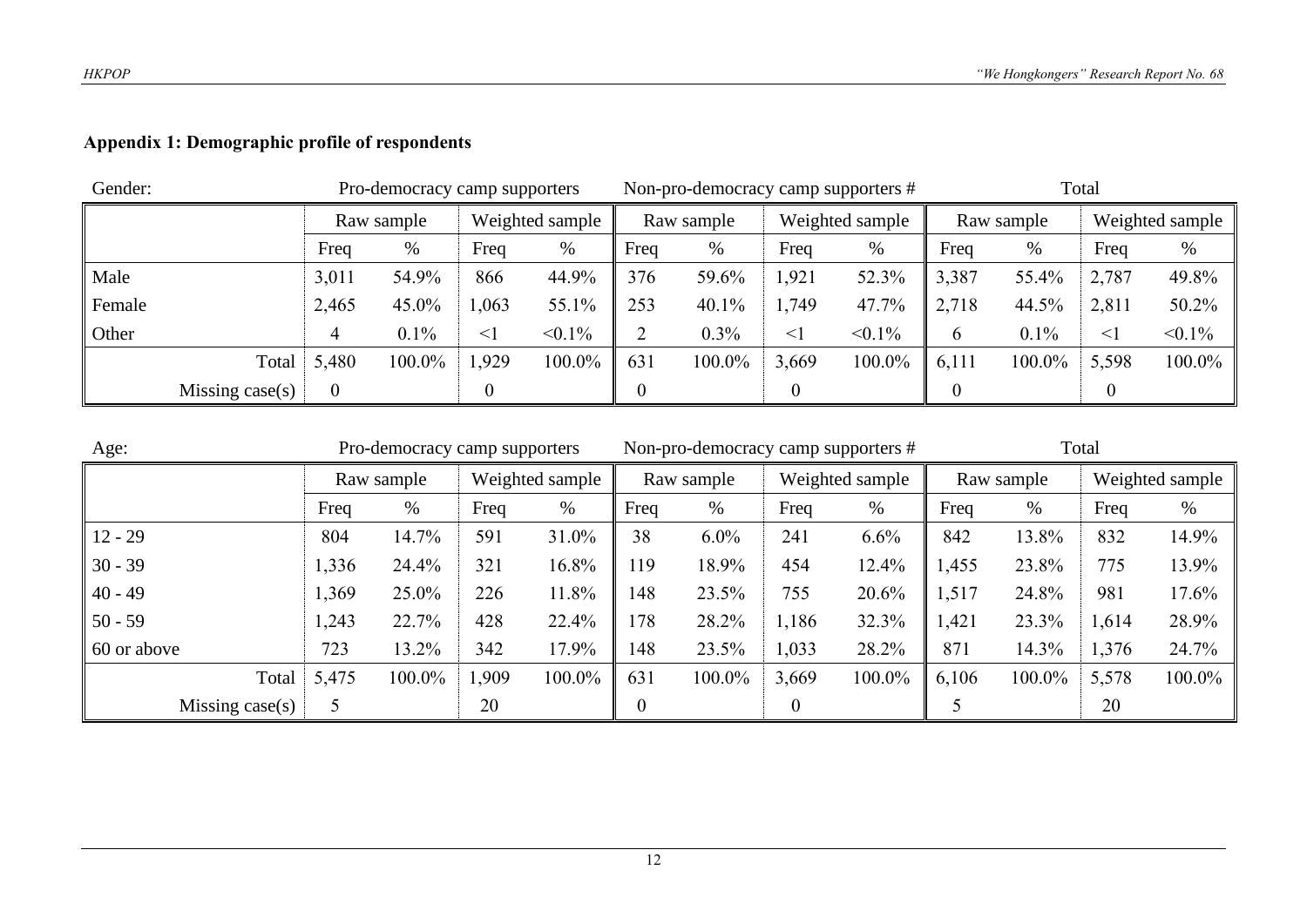| <b>Education attainment:</b> | Pro-democracy camp supporters |            |          |                 |      |            |                 | Non-pro-democracy camp supporters # | Total      |         |                 |           |
|------------------------------|-------------------------------|------------|----------|-----------------|------|------------|-----------------|-------------------------------------|------------|---------|-----------------|-----------|
|                              |                               | Raw sample |          | Weighted sample |      | Raw sample | Weighted sample |                                     | Raw sample |         | Weighted sample |           |
|                              | %<br>Freq                     |            | Freq     | $\%$            | Freq | %          | Freq<br>%       |                                     | Freq       | %       | Freq            | %         |
| Primary or below             | q                             | $0.2\%$    | $\leq$ 1 | $< 0.1\%$       |      | $0.2\%$    | $\leq$ 1        | $< 0.1\%$                           | 10         | $0.2\%$ | $\leq$ 1        | $< 0.1\%$ |
| Secondary                    | 831                           | 15.2%      | 781      | 40.5%           | 145  | 23.1%      | 1,258           | 34.7%                               | 976        | 16.0%   | 2,039           | 36.7%     |
| Tertiary or above            | 4,636                         | 84.7%      | 1,147    | 59.5%           | 482  | 76.8%      | 2,369           | 65.3%                               | 5,118      | 83.8%   | 3,517           | 63.3%     |
| Total                        | 5,476                         | 100.0%     | 1,929    | 100.0%          | 628  | 100.0%     | 3,627           | 100.0%                              | 6,104      | 100.0%  | 5,556           | 100.0%    |
| Missing case(s)              |                               | $\leq$     |          |                 |      | 42         |                 |                                     |            | 42      |                 |           |

| Occupation:                         |       | Pro-democracy camp supporters |                 |           |     | Non-pro-democracy camp supporters # |                 |        | Total      |        |       |                 |
|-------------------------------------|-------|-------------------------------|-----------------|-----------|-----|-------------------------------------|-----------------|--------|------------|--------|-------|-----------------|
|                                     |       | Raw sample                    | Weighted sample |           |     | Raw sample                          | Weighted sample |        | Raw sample |        |       | Weighted sample |
|                                     | Freq  | $\%$                          | Freq            | %<br>Freq |     | %                                   | Freq            | %      | Freq       | $\%$   | Freq  | $\%$            |
| Administrators and<br>professionals | 2,227 | 40.7%                         | 226             | 11.7%     | 220 | 35.0%                               | 956             | 26.1%  | 2,447      | 40.1%  | 1,182 | 21.1%           |
| Clerks and service workers          | 1,484 | 27.1%                         | 692             | 35.9%     | 154 | 24.5%                               | 771             | 21.0%  | 1,638      | 26.9%  | 1,462 | 26.1%           |
| Workers                             | 122   | 2.2%                          | 151             | 7.8%      | 18  | 2.9%                                | 81              | 2.2%   | 140        | 2.3%   | 233   | 4.2%            |
| <b>Students</b>                     | 200   | 3.7%                          | 153             | 7.9%      | 12  | 1.9%                                | 211             | 5.7%   | 212        | 3.5%   | 364   | $6.5\%$         |
| Home-makers /<br>housewives         | 239   | 4.4%                          | 275             | 14.3%     | 22  | 3.5%                                | 212             | 5.8%   | 261        | 4.3%   | 487   | 8.7%            |
| Others                              | 1,195 | 21.9%                         | 430             | 22.3%     | 203 | 32.3%                               | 1,436           | 39.2%  | 1,398      | 22.9%  | 1,865 | 33.4%           |
| Total                               | 5,467 | 100.0%                        | 1,927           | 100.0%    | 629 | 100.0%                              | 3,666           | 100.0% | 6,096      | 100.0% | 5,593 | 100.0%          |
| Missing $case(s)$                   | 13    |                               | 2               |           |     |                                     | 3               |        | 15         |        | 5     |                 |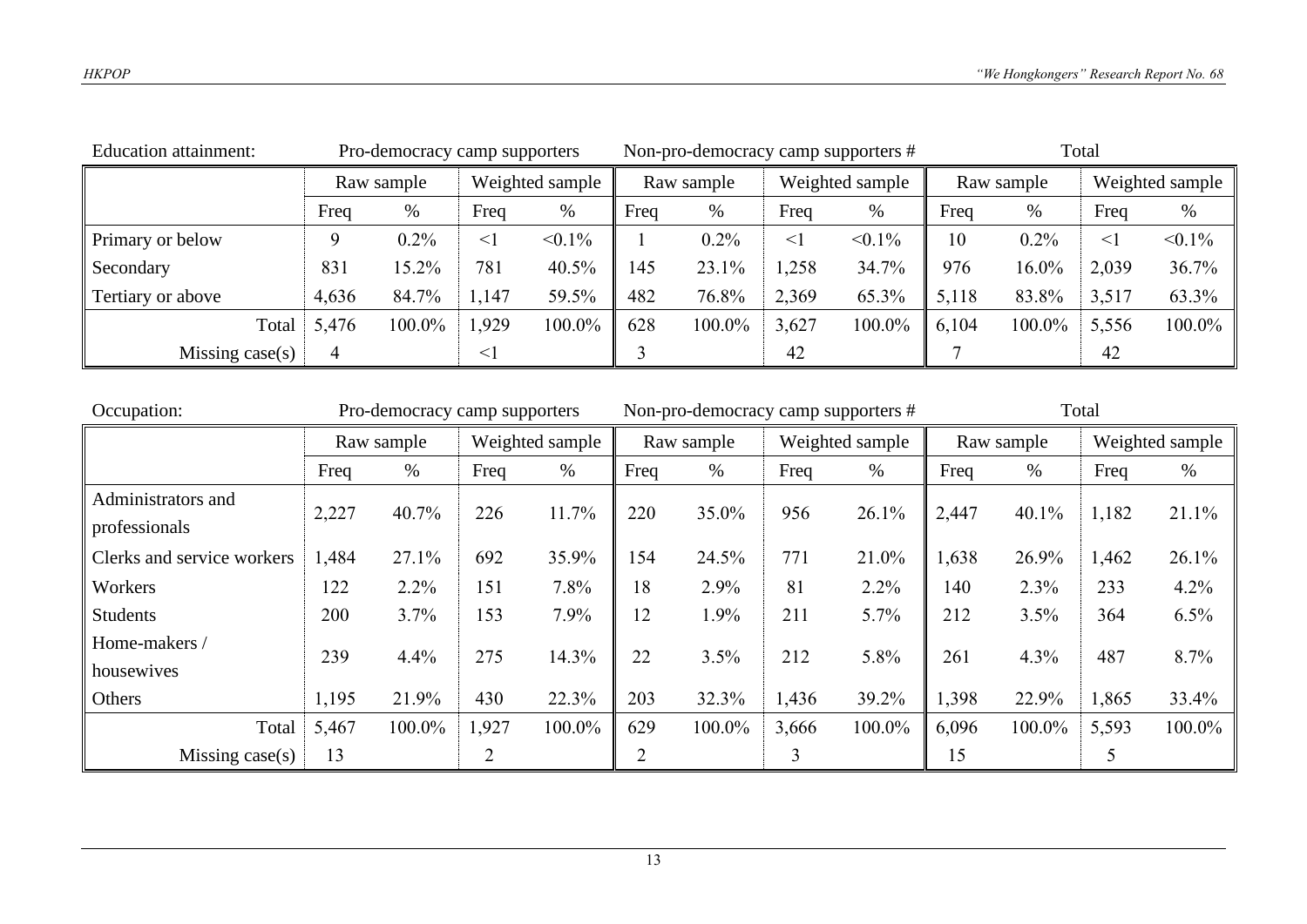| District:         |       | Pro-democracy camp supporters |       |                 |      | Non-pro-democracy camp supporters # |       |                 | Total |            |       |                 |
|-------------------|-------|-------------------------------|-------|-----------------|------|-------------------------------------|-------|-----------------|-------|------------|-------|-----------------|
|                   |       | Raw sample                    |       | Weighted sample |      | Raw sample                          |       | Weighted sample |       | Raw sample |       | Weighted sample |
|                   | Freq  | $\%$                          | Freq  | $\%$            | Freq | $\%$                                | Freq  | $\%$            | Freq  | $\%$       | Freq  | $\%$            |
| Central & Western | 207   | 3.8%                          | 26    | 1.4%            | 32   | 5.2%                                | 173   | 4.7%            | 239   | 4.0%       | 199   | 3.6%            |
| Wan Chai          | 124   | 2.3%                          | 34    | 1.8%            | 19   | 3.1%                                | 202   | 5.5%            | 143   | 2.4%       | 236   | 4.3%            |
| Eastern           | 531   | 9.8%                          | 83    | 4.4%            | 73   | 11.8%                               | 248   | 6.8%            | 604   | 10.0%      | 331   | $6.0\%$         |
| Southern          | 209   | 3.9%                          | 29    | 1.5%            | 31   | 5.0%                                | 207   | 5.7%            | 240   | 4.0%       | 236   | 4.2%            |
| Yau Tsim Mong     | 239   | 4.4%                          | 139   | 7.4%            | 24   | 3.9%                                | 108   | $3.0\%$         | 263   | 4.4%       | 247   | 4.5%            |
| Sham Shui Po      | 266   | 4.9%                          | 71    | 3.7%            | 27   | 4.3%                                | 308   | 8.4%            | 293   | 4.9%       | 379   | 6.8%            |
| Kowloon City      | 277   | 5.1%                          | 112   | 5.9%            | 31   | 5.0%                                | 205   | 5.6%            | 308   | 5.1%       | 317   | 5.7%            |
| Wong Tai Sin      | 275   | 5.1%                          | 138   | 7.3%            | 31   | 5.0%                                | 113   | 3.1%            | 306   | 5.1%       | 251   | 4.5%            |
| Kwun Tong         | 388   | 7.2%                          | 287   | 15.2%           | 48   | 7.7%                                | 265   | 7.2%            | 436   | 7.2%       | 552   | 9.9%            |
| Tsuen Wan         | 266   | 4.9%                          | 98    | 5.2%            | 34   | 5.5%                                | 145   | 4.0%            | 300   | 5.0%       | 243   | 4.4%            |
| Tuen Mun          | 330   | 6.1%                          | 193   | 10.2%           | 34   | 5.5%                                | 187   | 5.1%            | 364   | $6.0\%$    | 380   | 6.8%            |
| Yuen Long         | 348   | 6.4%                          | 186   | 9.8%            | 45   | 7.2%                                | 299   | 8.2%            | 393   | 6.5%       | 485   | 8.7%            |
| North             | 169   | 3.1%                          | 18    | 0.9%            | 19   | 3.1%                                | 239   | 6.5%            | 188   | 3.1%       | 257   | 4.6%            |
| Tai Po            | 234   | 4.3%                          | 18    | 0.9%            | 27   | 4.3%                                | 78    | 2.1%            | 261   | 4.3%       | 96    | 1.7%            |
| Sai Kung          | 461   | 8.5%                          | 105   | 5.5%            | 37   | $6.0\%$                             | 272   | 7.4%            | 498   | 8.2%       | 377   | 6.8%            |
| Sha Tin           | 657   | 12.1%                         | 218   | 11.5%           | 59   | 9.5%                                | 300   | 8.2%            | 716   | 11.9%      | 518   | 9.3%            |
| Kwai Tsing        | 315   | 5.8%                          | 114   | 6.0%            | 37   | 6.0%                                | 308   | 8.4%            | 352   | 5.8%       | 422   | 7.6%            |
| Islands           | 122   | 2.3%                          | 26    | 1.3%            | 13   | 2.1%                                | 3     | 0.1%            | 135   | 2.2%       | 29    | $0.5\%$         |
| Total             | 5,418 | 100.0%                        | 1,894 | 100.0%          | 621  | 100.0%                              | 3,659 | 100.0%          | 6,039 | 100.0%     | 5,552 | 100.0%          |
| Missing case(s)   | 62    |                               | 35    |                 | 10   |                                     | 11    |                 | 72    |            | 46    |                 |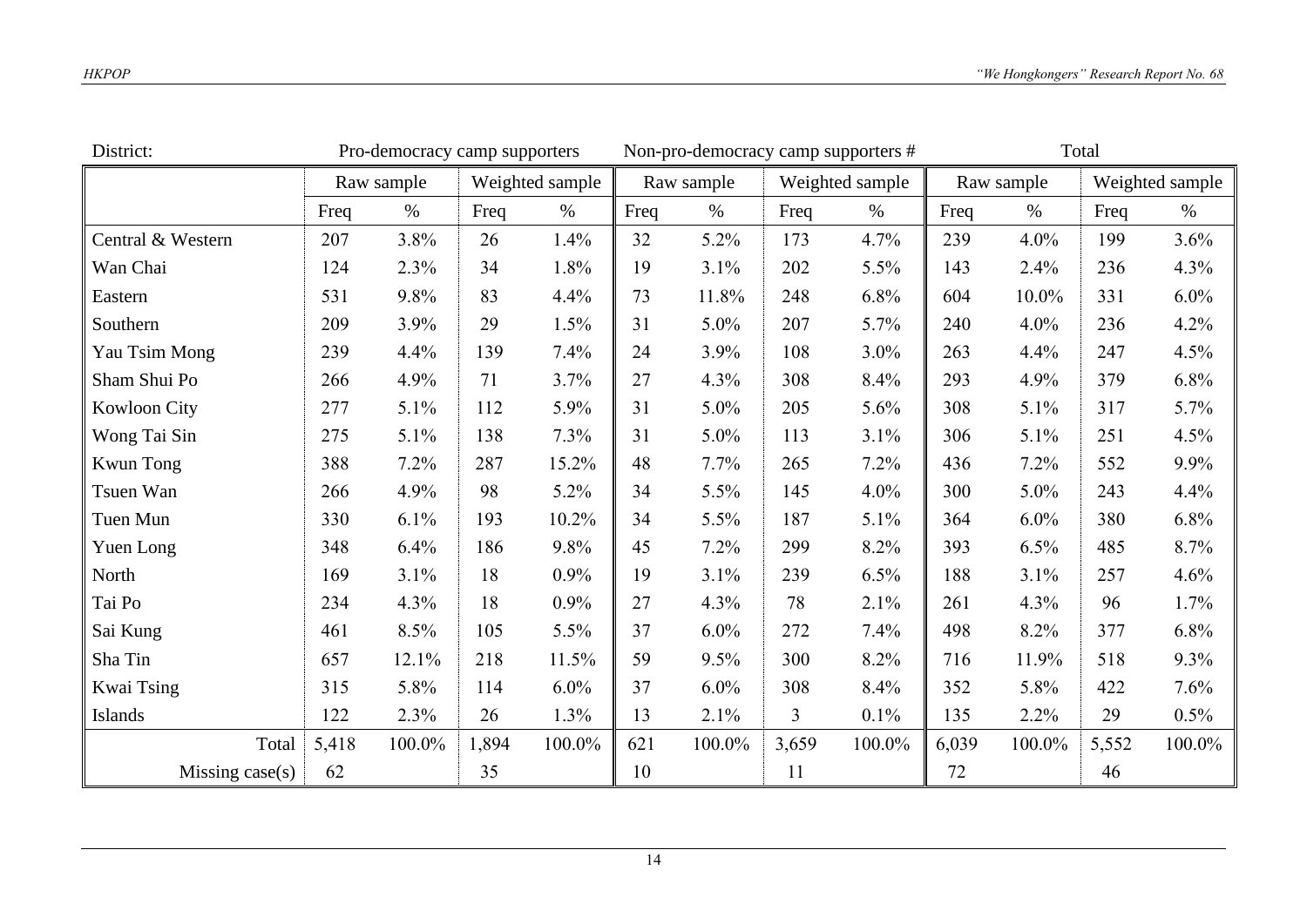| Political inclination:      |                  | Pro-democracy camp supporters |                  |                 |                | Non-pro-democracy camp supporters # |                  |                 | Total          |            |          |                 |
|-----------------------------|------------------|-------------------------------|------------------|-----------------|----------------|-------------------------------------|------------------|-----------------|----------------|------------|----------|-----------------|
|                             |                  | Raw sample                    |                  | Weighted sample |                | Raw sample                          |                  | Weighted sample |                | Raw sample |          | Weighted sample |
|                             | Freq             | $\%$                          | Freq             | $\%$            | Freq           | $\%$                                | Freq             | $\%$            | Freq           | $\%$       | Freq     | $\%$            |
| Pro-democracy camp          | 3,143            | 57.4%                         | 1,266            | 65.6%           | $\overline{0}$ | $0.0\%$                             | $\overline{0}$   | $0.0\%$         | 3,143          | 51.4%      | 1,266    | 22.6%           |
| Pro-establishment camp      | $\theta$         | $0.0\%$                       | $\overline{0}$   | $0.0\%$         | 44             | 7.0%                                | 656              | 17.9%           | 44             | $0.7\%$    | 656      | 11.7%           |
| Localist                    | 2,337            | 42.6%                         | 663              | 34.4%           | $\mathbf{0}$   | $0.0\%$                             | $\overline{0}$   | $0.0\%$         | 2,337          | 38.2%      | 663      | 11.8%           |
| Centrist                    | $\boldsymbol{0}$ | $0.0\%$                       | $\boldsymbol{0}$ | $0.0\%$         | 210            | 33.3%                               | 1,110            | 30.3%           | 210            | 3.4%       | 1,110    | 19.8%           |
| Others                      | $\boldsymbol{0}$ | $0.0\%$                       | $\boldsymbol{0}$ | $0.0\%$         | $\mathbf{0}$   | $0.0\%$                             | $\overline{0}$   | $0.0\%$         | $\overline{0}$ | $0.0\%$    | $\theta$ | $0.0\%$         |
| No political inclination /  |                  |                               |                  |                 |                |                                     |                  |                 |                |            |          |                 |
| politically neutral / don't | $\overline{0}$   | $0.0\%$                       | $\boldsymbol{0}$ | $0.0\%$         | 377            | 59.7%                               | 1,903            | 51.9%           | 377            | $6.2\%$    | 1,903    | 34.0%           |
| belong to any camp          |                  |                               |                  |                 |                |                                     |                  |                 |                |            |          |                 |
| Don't know / hard to say    | $\overline{0}$   | $0.0\%$                       | $\mathbf{0}$     | $0.0\%$         | $\mathbf{0}$   | $0.0\%$                             | $\overline{0}$   | $0.0\%$         | $\overline{0}$ | $0.0\%$    | $\theta$ | $0.0\%$         |
| Total                       | 5,480            | 100.0%                        | 1,929            | 100.0%          | 631            | 100.0%                              | 3,669            | 100.0%          | 6,111          | 100.0%     | 5,598    | 100.0%          |
| Missing $case(s)$           | $\mathbf{0}$     |                               | $\boldsymbol{0}$ |                 | $\overline{0}$ |                                     | $\boldsymbol{0}$ |                 | $\overline{0}$ |            | $\theta$ |                 |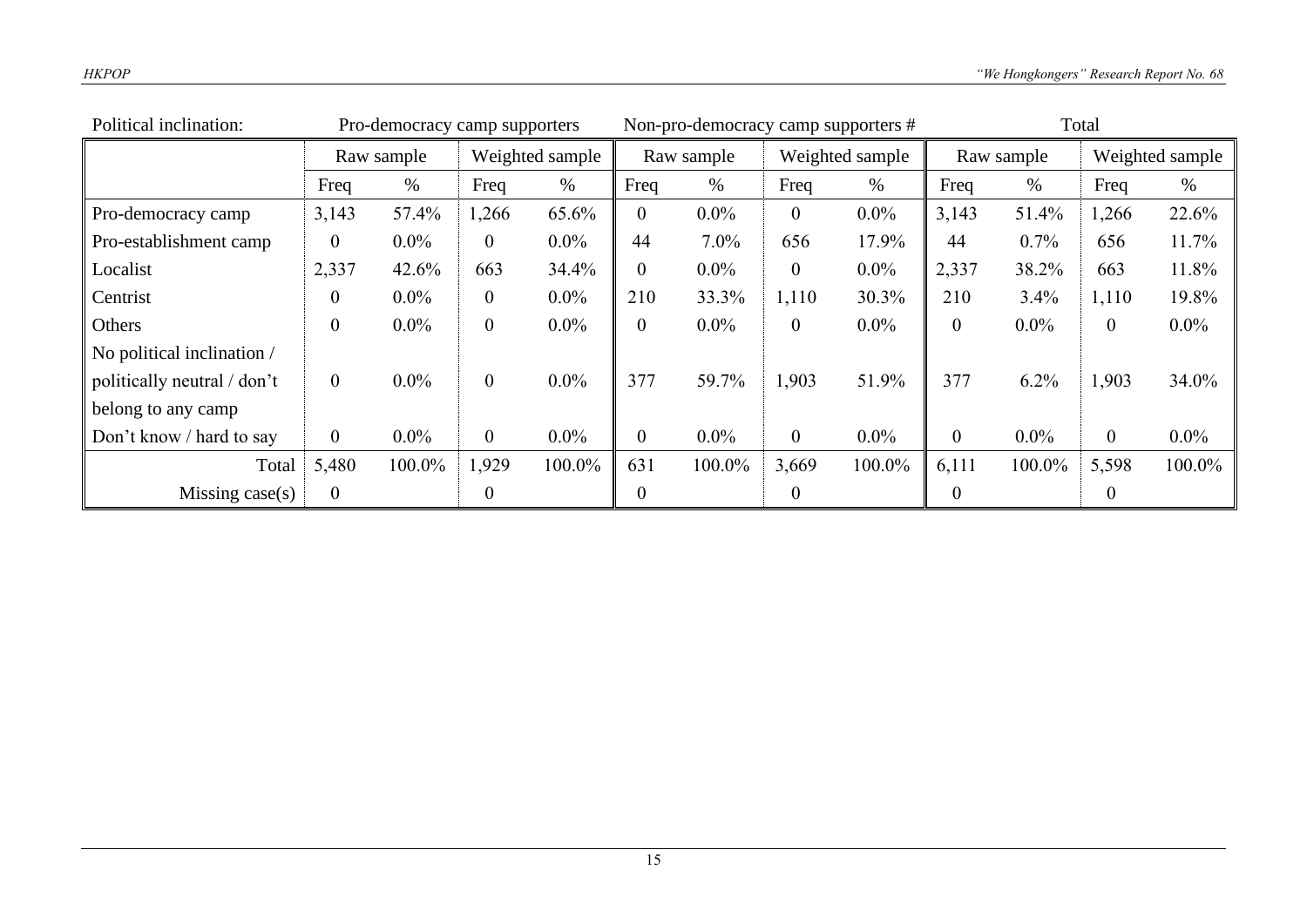| Voted political camp: *     |           | Pro-democracy camp supporters |                 |         |            | Non-pro-democracy camp supporters # |                 |        | Total |            |                 |           |
|-----------------------------|-----------|-------------------------------|-----------------|---------|------------|-------------------------------------|-----------------|--------|-------|------------|-----------------|-----------|
|                             |           | Raw sample                    | Weighted sample |         | Raw sample |                                     | Weighted sample |        |       | Raw sample | Weighted sample |           |
|                             | Freq<br>% |                               | Freq            | %       | Freq       | %                                   | Freq<br>%       |        | Freq  | %          | Freq            | %         |
| Democratic                  | 5,214     | 95.5%                         | 1,071           | 55.6%   | 377        | 59.8%                               | 457             | 12.5%  | 5,591 | 91.8%      | 1,529           | 27.4%     |
| Non-democratic              | 13        | $0.2\%$                       | 115             | $6.0\%$ | 122        | 19.4%                               | 1,807           | 49.6%  | 135   | $2.2\%$    | 1,922           | 34.5%     |
| Did not vote / blank vote / |           |                               |                 |         |            |                                     |                 |        |       |            |                 |           |
| void vote / don't know /    | 163       | $3.0\%$                       | 454             | 23.5%   | 104        | 16.5%                               | 1,082           | 29.7%  | 267   | 4.4%       | 1,537           | 27.6%     |
| hard to say $/$ refuse to   |           |                               |                 |         |            |                                     |                 |        |       |            |                 |           |
| answer                      |           |                               |                 |         |            |                                     |                 |        |       |            |                 |           |
| Not a registered voter      | 72        | 1.3%                          | 288             | 14.9%   | 27         | 4.3%                                | 299             | 8.2%   | 99    | 1.6%       | 587             | $10.5\%$  |
| Total                       | 5,462     | 100.0%                        | 1,928           | 100.0%  | 630        | 100.0%                              | 3,646           | 100.0% | 6,092 | 100.0%     | 5,574           | $100.0\%$ |

\*(Only for respondents aged 18 or above or refuse to answer age)

# Including pro-establishment camp supporters, centrist supporters, no political inclination / politically neutral / do not belong to any camp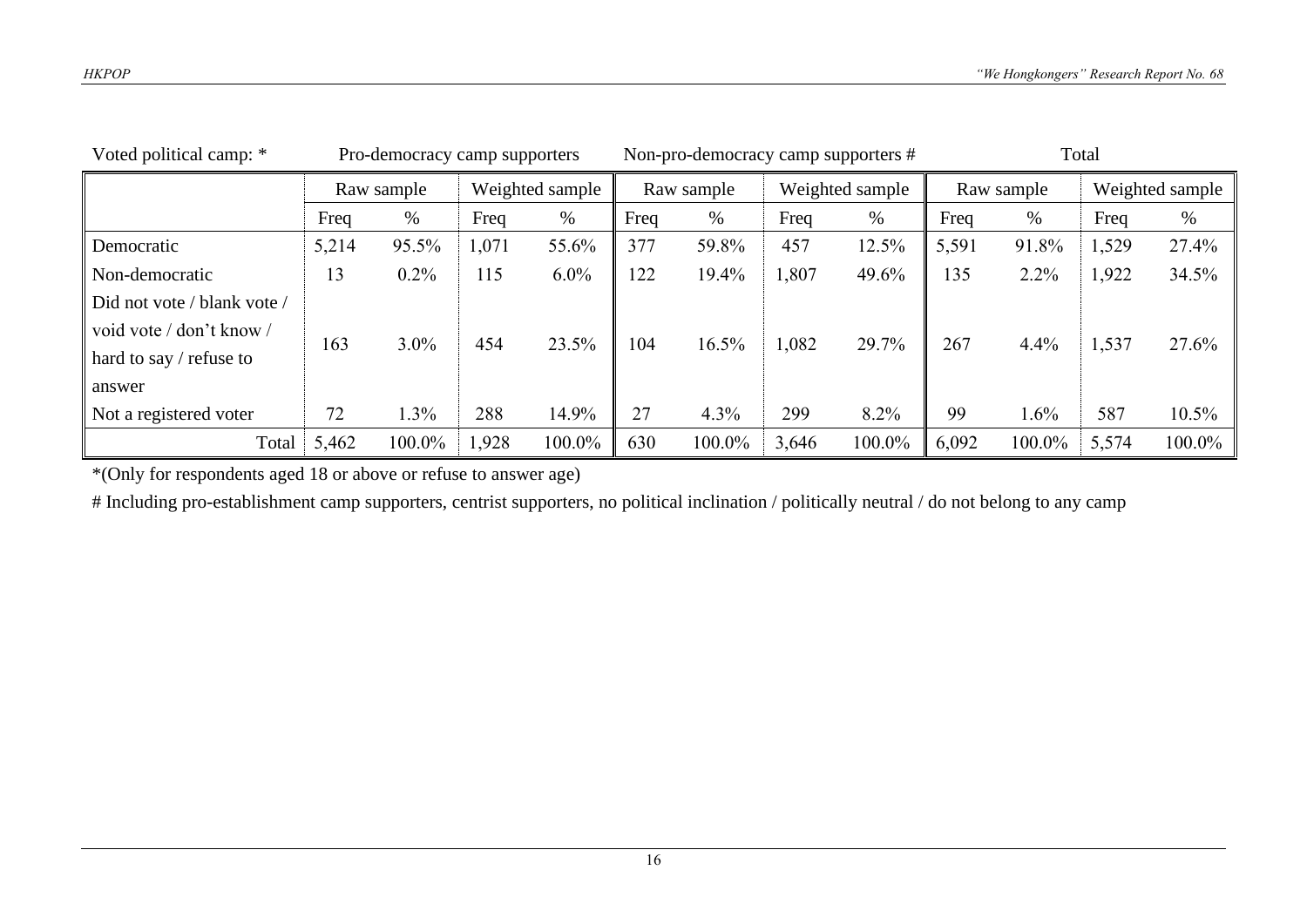## **Appendix 2: Contact Information**

| Total valid samples     | 6,454          |
|-------------------------|----------------|
| Survey period           | $6 - 9/9/2021$ |
| Success rate            | 7.1%           |
| Questionnaires sent out | 91,336         |
| Questionnaires received | 6,719          |
| Ineligible samples      | 33             |
| Invalid samples         |                |
| Incomplete samples      | 231            |
| Standard error          | $0.6\%$        |
| Sampling error          | 3.6%           |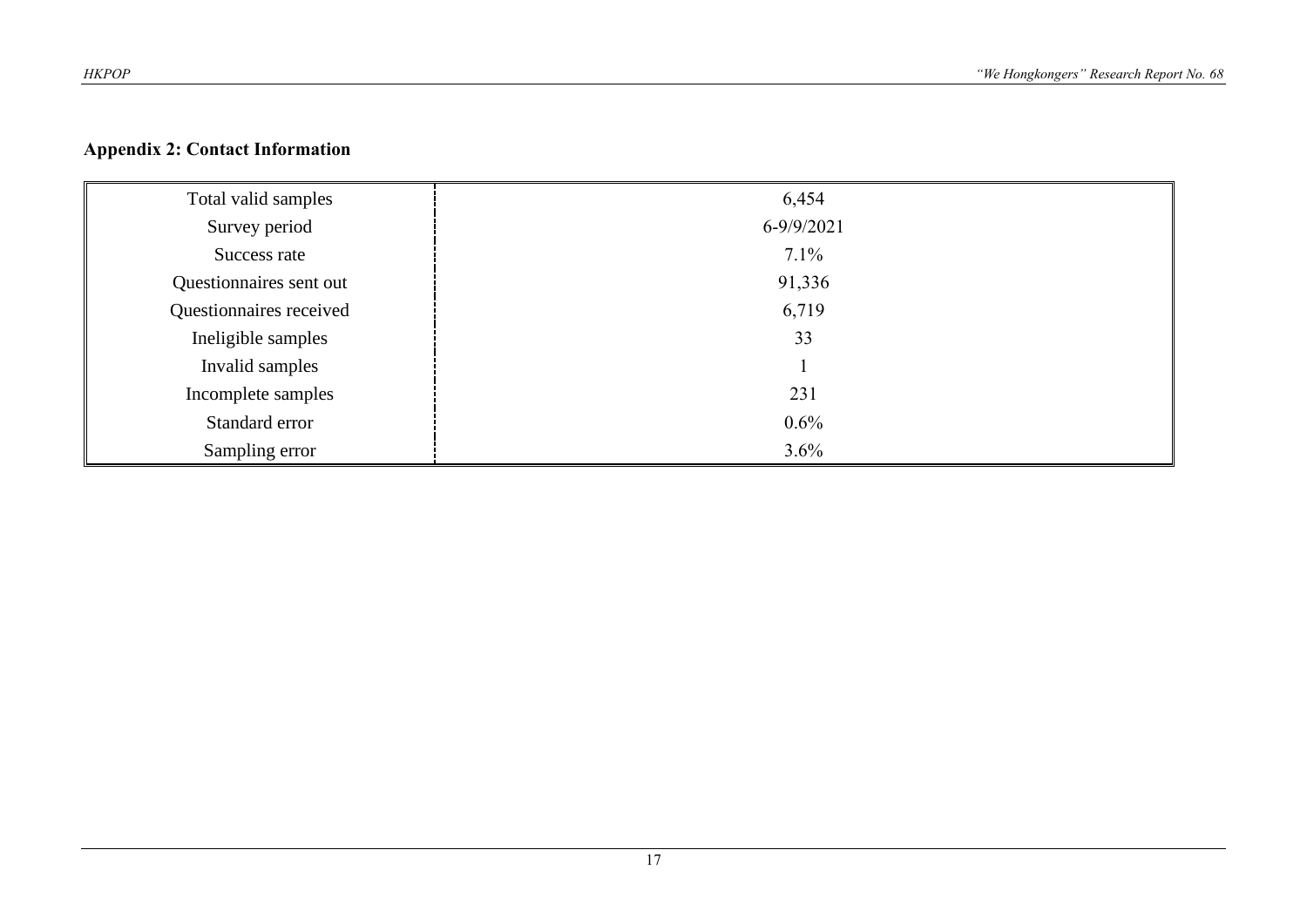# **Appendix 3: Quantitative analyses**

## **Q1 Survey results; Survey period: 6-9/9/2021**

| Q1 How willing or unwilling are you to<br>settle down in the Greater Bay Area<br>outside Hong Kong and Macau? |                   | Pro-democracy camp supporters |          | Non-pro-democracy camp supporters # |        | Total           |        |  |
|---------------------------------------------------------------------------------------------------------------|-------------------|-------------------------------|----------|-------------------------------------|--------|-----------------|--------|--|
|                                                                                                               |                   | Percentages                   |          | Percentages                         |        | Percentages     |        |  |
|                                                                                                               |                   | $(Base=1,895)$                |          | $(Base=3,669)$                      |        | $(Base=5, 564)$ |        |  |
| Very willing                                                                                                  | <b>Willing</b>    | 0.9%                          | $6.3\%$  | 19.6%                               | 40.2%  | 13.2%           | }28.6% |  |
| Somewhat willing                                                                                              |                   | 5.4%                          |          | 20.5%                               |        | 15.4%           |        |  |
| <b>Half-half</b>                                                                                              |                   |                               | 2.3%     |                                     | 22.7%  |                 | 15.8%  |  |
| Somewhat<br>unwilling                                                                                         | <b>{Unwilling</b> | 9.9%                          | $86.1\%$ | 7.3%                                | }36.0% | 8.2%            | }53.0% |  |
| Very unwilling                                                                                                |                   | 76.1%                         |          | 28.7%                               |        | 44.9%           |        |  |
| Don't know / hard to say                                                                                      |                   | 5.3%                          |          | 1.1%                                |        | 2.6%            |        |  |
| Total                                                                                                         |                   | 100.0%                        |          | 100.0%                              |        | 100.0%          |        |  |
| Mean values                                                                                                   |                   | 1.4                           |          | 3.0                                 |        | 2.4             |        |  |
| Standard error of mean                                                                                        |                   | < 0.1                         |          | < 0.1                               |        | < 0.1           |        |  |
| Median                                                                                                        |                   | 1.0                           |          | 3.0                                 |        | 2.0             |        |  |
| Refuse to answer                                                                                              |                   | 34                            |          | 0                                   |        | 34              |        |  |
| Net value (Willing- Unwilling)                                                                                |                   | $-79.8%$                      |          | $+4.2%$                             |        | $-24.4%$        |        |  |

# Including pro-establishment camp supporters, centrist supporters, no political inclination / politically neutral / do not belong to any camp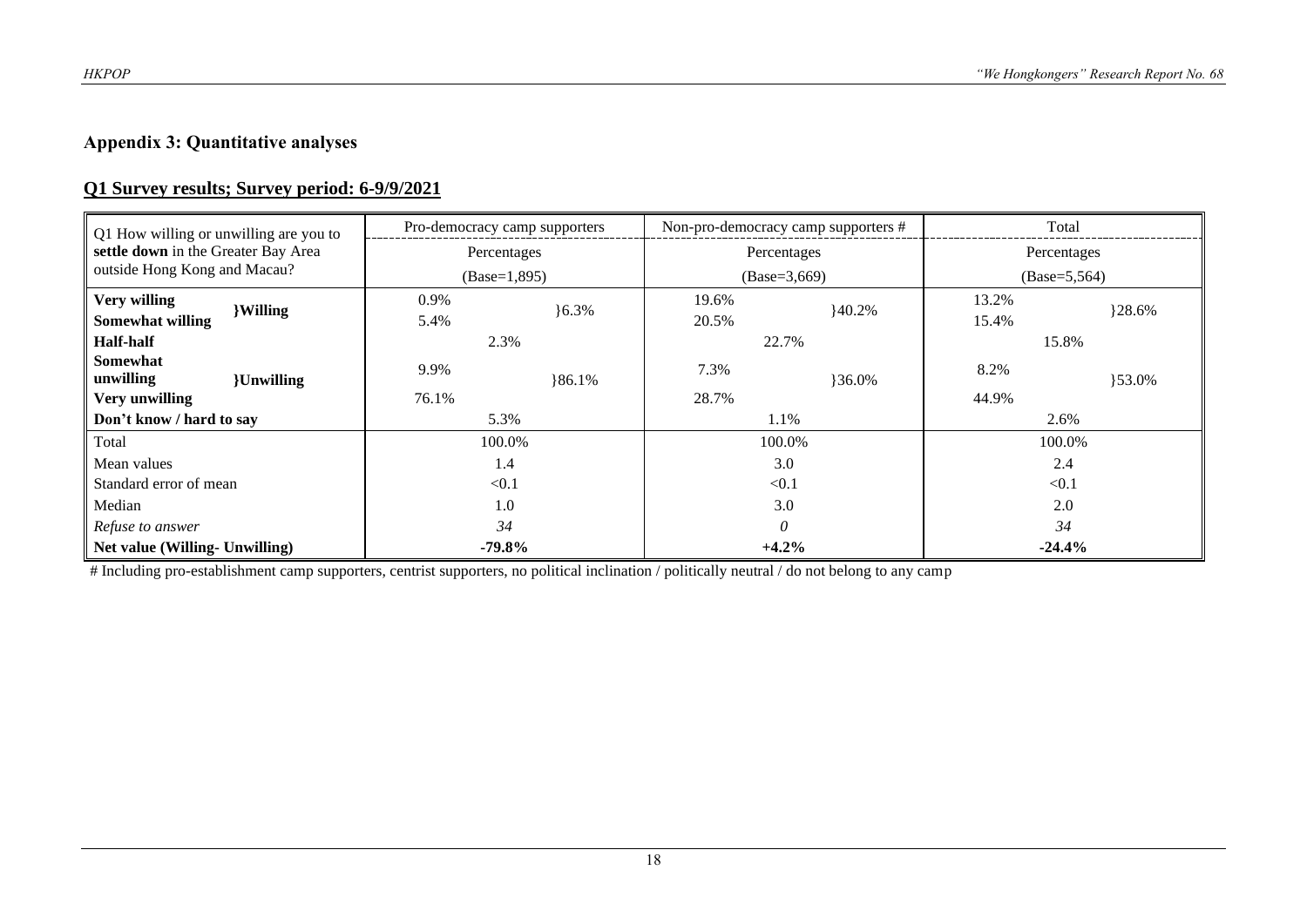# **Q2 Survey results; Survey period: 6-9/9/2021**

| Q2 How willing or unwilling are you to<br>work in the Greater Bay Area outside<br>Hong Kong and Macau? |                    | Pro-democracy camp supporters |        | Non-pro-democracy camp supporters # |        | Total          |        |  |
|--------------------------------------------------------------------------------------------------------|--------------------|-------------------------------|--------|-------------------------------------|--------|----------------|--------|--|
|                                                                                                        |                    | Percentages                   |        | Percentages                         |        | Percentages    |        |  |
|                                                                                                        |                    | $(Base=1,929)$                |        | $(Base=3,669)$                      |        | $(Base=5,598)$ |        |  |
| Very willing                                                                                           | <b>Willing</b>     | 0.8%                          | 4.4%   | 20.0%                               | }38.6% | 13.4%          | }26.8% |  |
| <b>Somewhat willing</b>                                                                                |                    | 3.6%                          |        | 18.6%                               |        | 13.4%          |        |  |
| <b>Half-half</b>                                                                                       |                    |                               | 5.0%   |                                     | 15.8%  |                | 12.1%  |  |
| <b>Somewhat</b><br>unwilling                                                                           | <b>{Unwilling}</b> | 9.2%                          | }75.3% | 3.2%                                | }30.3% | 5.2%           | }45.8% |  |
| Very unwilling                                                                                         |                    | 66.1%                         |        | 27.1%                               |        | 40.5%          |        |  |
| Not applicable (not in the labour force)                                                               |                    | 8.2%                          |        | 14.4%                               |        | 12.3%          |        |  |
| Don't know / hard to say                                                                               |                    | 7.1%                          |        | 1.0%                                |        | 3.1%           |        |  |
| Total                                                                                                  |                    | 100.0%<br>100.0%              |        |                                     | 100.0% |                |        |  |
| Mean values                                                                                            |                    | 1.4                           |        | 3.0                                 |        | 2.4            |        |  |
| Standard error of mean                                                                                 |                    | < 0.1                         |        | < 0.1                               |        | < 0.1          |        |  |
| Median                                                                                                 |                    | 1.0                           |        | 3.0                                 |        | 2.0            |        |  |
| Refuse to answer                                                                                       |                    | $\langle$                     |        | $\theta$                            |        | $\langle$ 1    |        |  |
| Net value (Willing- Unwilling)                                                                         |                    | $-70.9\%$                     |        | $+8.4%$                             |        | $-19.0\%$      |        |  |

# Including pro-establishment camp supporters, centrist supporters, no political inclination / politically neutral / do not belong to any camp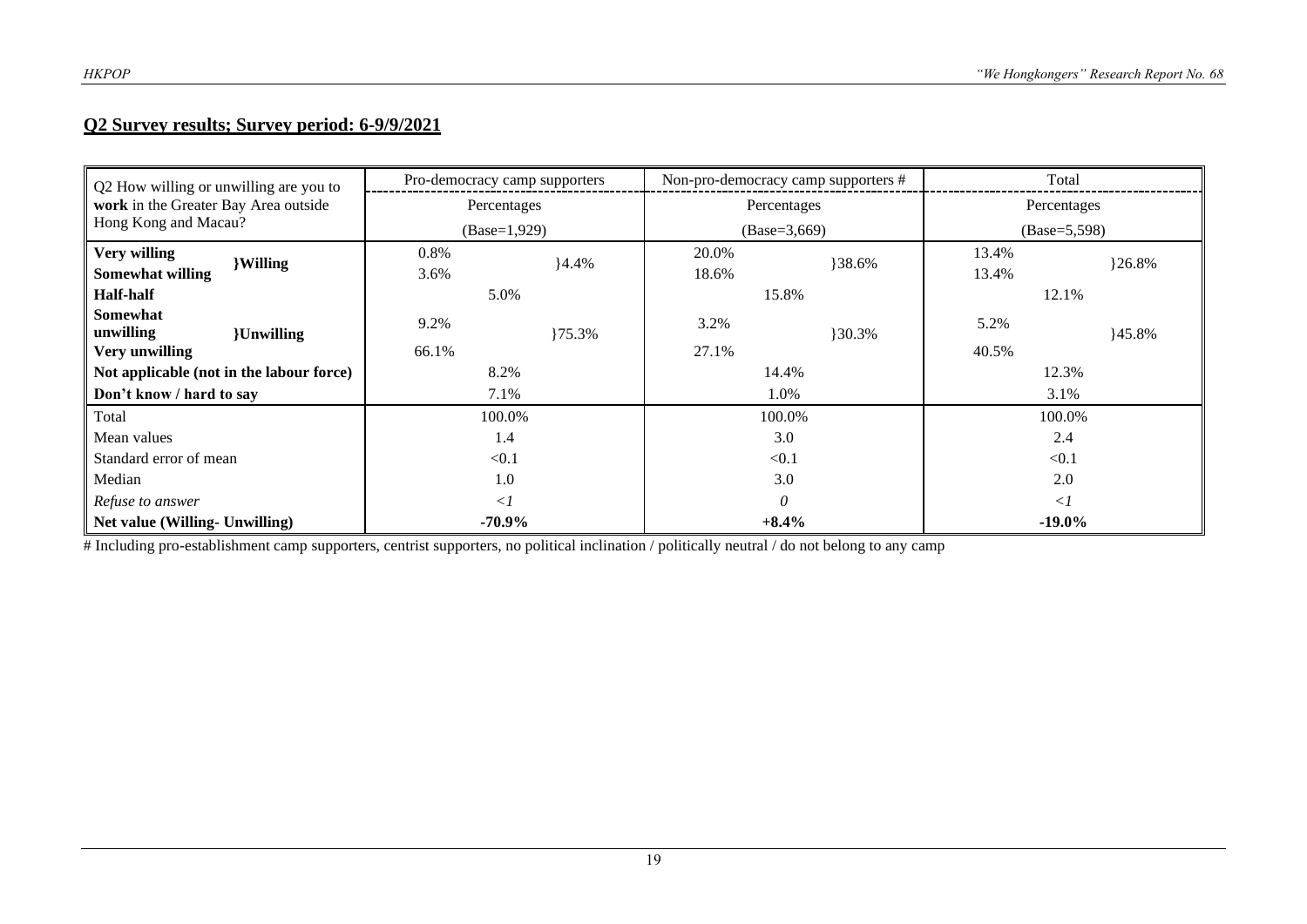## **Appendix 4: Survey questionnaire (6-9/9/2021)**

# **We Hongkongers & Community Health Survey**

Hong Kong Public Opinion Research Institute is politically neutral. We welcome different opinions. All personal data will be kept strictly confidential. You can fill in the questionnaire again to express your latest views. When we need to work on the data, your last submission will be used. For enquiries, please email us at panel@pori.hk.

Last updated: xxxx-xx-xx

Tentative next update: xxxx-xx-xx

#### \*Required

#### **Eligibility Confirmation**

#### **Are you a Hong Kong resident aged 12 or above? \***

- Yes
- No

#### **(New member) Please first register as a HKPOP Panel member at**

#### **https://www.pori.hk/panel.html?lang=en \***

- Already registered as a member earlier (Please go to the survey platform by clicking on the designated hyperlink sent to you by email)
- $\bigcirc$  Have just registered as a member
- $\bigcirc$  Not yet registered as a member, and will register after completing the survey (Please note: Your response will be removed if you have not yet successfully registered as a member at the time of data analysis)

#### **(New member) Email used / will be used in registration: \***

#### **We Hongkongers Series**

 $\mathcal{L}_\text{max}$ 

# **How willing or unwilling are you to settle down in the Greater Bay Area outside Hong Kong and Macau?**

- $\bigcirc$  Very willing
- $\bigcirc$  Somewhat willing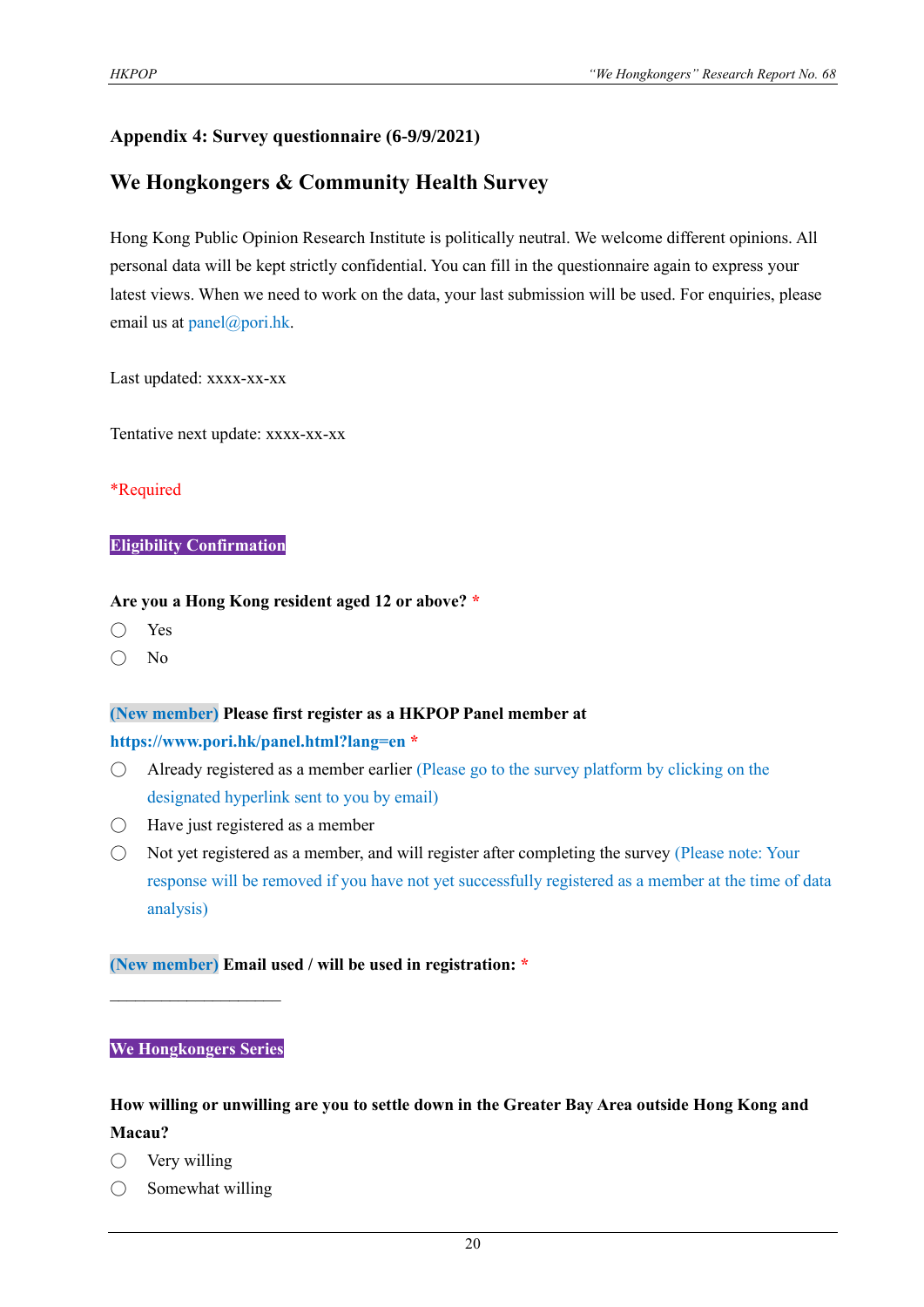- Half-half
- Somewhat unwilling
- $\bigcirc$  Very unwilling
- Don't know / hard to say

#### **How willing or unwilling are you to work in the Greater Bay Area outside Hong Kong and Macau?**

- $\bigcirc$  Not applicable (not in the labour force)
- $\bigcirc$  Very willing
- $\bigcirc$  Somewhat willing
- Half-half
- $\bigcirc$  Somewhat unwilling
- $\bigcirc$  Very unwilling
- Don't know / hard to say

#### **Community Health**

## **How likely do you think it is that you will contract novel coronavirus pneumonia over the next one month?**

(Please select the closest answer)

|       | 0% chance (Certainly not)                | 20% chance | 70% chance                   |
|-------|------------------------------------------|------------|------------------------------|
| $($ ) | 0.001\% chance $(1 \text{ in } 100,000)$ | 25% chance | 80% chance                   |
|       | 0.01% chance $(1 \text{ in } 10,000)$    | 30% chance | 90% chance                   |
|       | 0.1% chance $(1 \text{ in } 1,000)$      | 35% chance | 100% chance (Certainly will) |
| ( )   | 1% chance $(1 \text{ in } 100)$          | 40% chance | $%$ chance                   |
|       | 5% chance $(1 \text{ in } 20)$           | 45% chance | Don't know / hard to say     |
|       | 10% chance $(1 \text{ in } 10)$          | 50% chance |                              |
|       | 15% chance                               | 60% chance |                              |
|       |                                          |            |                              |

## **How satisfied or dissatisfied are you with the government's performance in handling novel coronavirus pneumonia?**

- Very much satisfied
- Somewhat satisfied
- Half-half
- Somewhat dissatisfied
- Very much dissatisfied
- Don't know / hard to say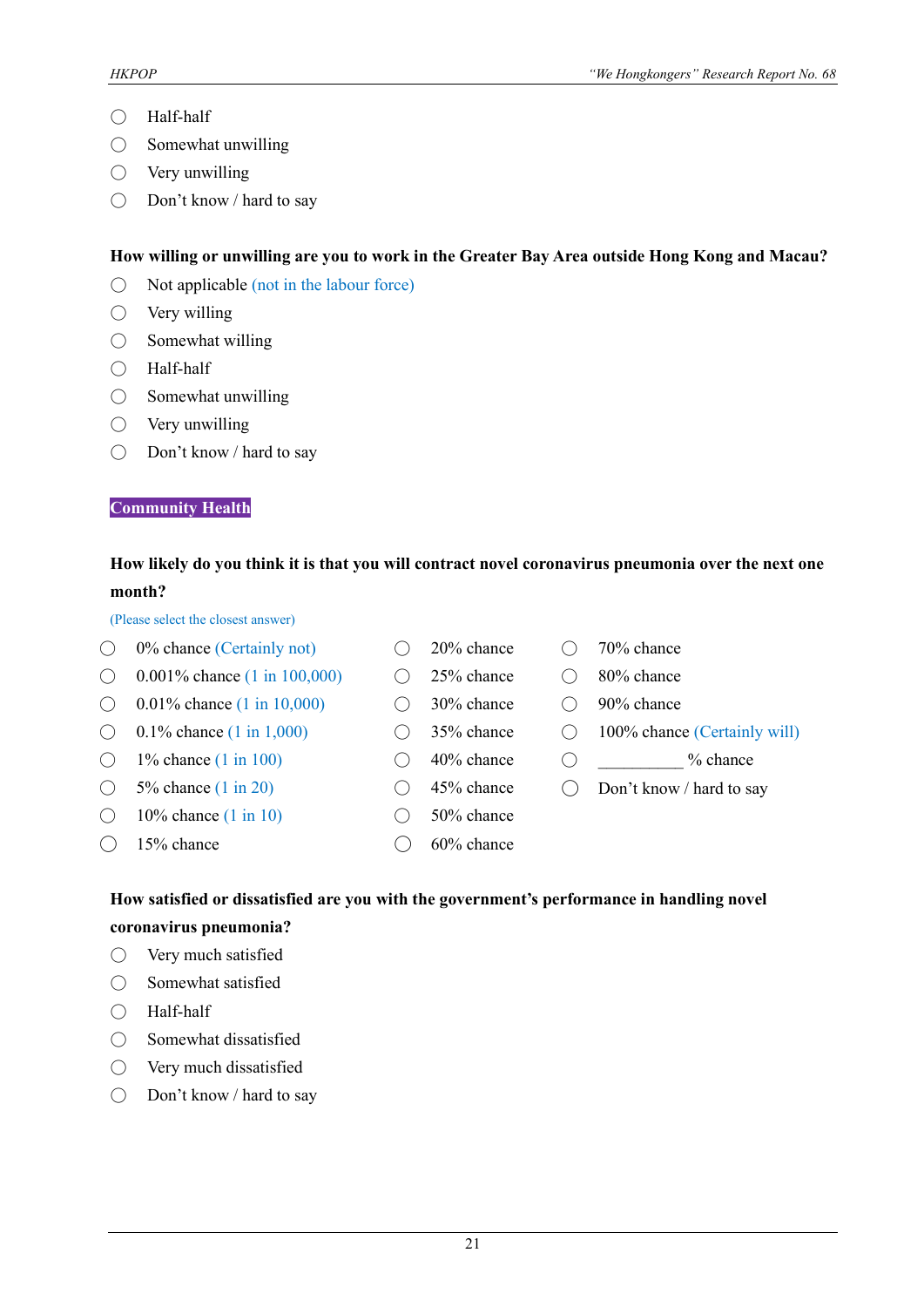#### **Other Opinions**

**Please rate on a scale of 0 to 100 your extent of support to the Chief Executive Carrie Lam, with 0 indicating absolutely not supportive, 100 indicating absolutely supportive and 50 indicating halfhalf. How would you rate the Chief Executive Carrie Lam?**

 $\bigcap$ 

○ Don't know / hard to say

# **Generally speaking, how satisfied or dissatisfied are you with the current …… in Hong Kong?**

(Randomise the three conditions)

|                      | Very much | Somewhat  | Half-half |              |              | Somewhat   Very much   Don't know / |
|----------------------|-----------|-----------|-----------|--------------|--------------|-------------------------------------|
|                      | satisfied | satisfied |           | dissatisfied | dissatisfied | hard to say                         |
| Political condition  |           |           |           |              |              |                                     |
| Economic condition   |           |           |           |              |              |                                     |
| Livelihood condition |           |           |           |              |              |                                     |

#### **Other Opinions**

#### **Do you have any survey question to suggest for our surveys?**

(If you do not have any suggestion, please leave this space blank.)

# **Do you have any message you want us to forward to your District Councillor or other locally known persons you name here? (Please provide their identities and your contacts)**

 $\mathcal{L}_\mathcal{L} = \{ \mathcal{L}_\mathcal{L} = \{ \mathcal{L}_\mathcal{L} = \{ \mathcal{L}_\mathcal{L} = \{ \mathcal{L}_\mathcal{L} = \{ \mathcal{L}_\mathcal{L} = \{ \mathcal{L}_\mathcal{L} = \{ \mathcal{L}_\mathcal{L} = \{ \mathcal{L}_\mathcal{L} = \{ \mathcal{L}_\mathcal{L} = \{ \mathcal{L}_\mathcal{L} = \{ \mathcal{L}_\mathcal{L} = \{ \mathcal{L}_\mathcal{L} = \{ \mathcal{L}_\mathcal{L} = \{ \mathcal{L}_\mathcal{$ 

 $\mathcal{L}_\mathcal{L} = \{ \mathcal{L}_\mathcal{L} = \{ \mathcal{L}_\mathcal{L} = \{ \mathcal{L}_\mathcal{L} = \{ \mathcal{L}_\mathcal{L} = \{ \mathcal{L}_\mathcal{L} = \{ \mathcal{L}_\mathcal{L} = \{ \mathcal{L}_\mathcal{L} = \{ \mathcal{L}_\mathcal{L} = \{ \mathcal{L}_\mathcal{L} = \{ \mathcal{L}_\mathcal{L} = \{ \mathcal{L}_\mathcal{L} = \{ \mathcal{L}_\mathcal{L} = \{ \mathcal{L}_\mathcal{L} = \{ \mathcal{L}_\mathcal{$ 

(The request you make here is not part of our study. We simply want to assist people who want to send a message to current or former District Councillor, new or senior community leaders, persons in charge of community organisations, and so on. If you do not have any suggestion, please leave this space blank.)

#### **Personal Information**

**(Registered member) This section is about personal information. If you have already provided relevant information in this survey series and have nothing to add or update, you may skip these questions. We will use the past data you provided in this survey series for analysis.**

- $\bigcirc$  I have already provided my personal information, and has nothing to add or update (skip questions on personal information)
- Provide / update personal information now

#### **Gender**

 $\bigcirc$  Male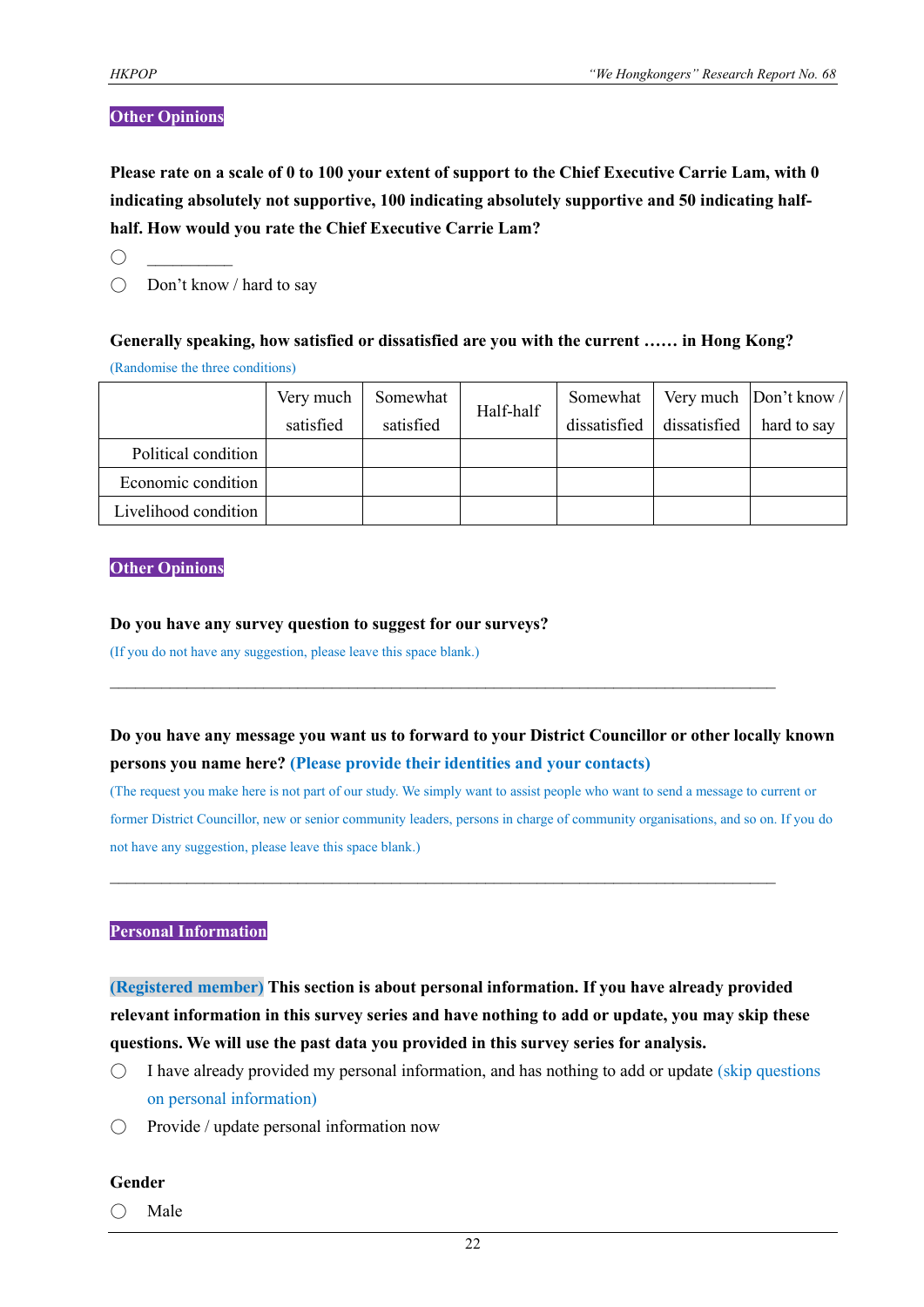- Female
- Other

#### **Age**

| ( )                                         | years old |     | 40 - 44            |
|---------------------------------------------|-----------|-----|--------------------|
| $($ )                                       | 12 - 14   |     | $45 - 49$          |
| ( )                                         | $15 - 17$ | ( ) | $50 - 54$          |
| $\bigcirc$                                  | $18 - 19$ |     | $\bigcirc$ 55 - 59 |
| ( )                                         | $20 - 24$ |     | $60 - 64$          |
| $\left(\begin{array}{c} \end{array}\right)$ | 25 - 29   |     | $65 - 69$          |
| ( )                                         | $30 - 34$ |     | 70 or above        |
|                                             | $35 - 39$ |     |                    |

#### **Educational attainment**

(The highest level attended, regardless of whether you have completed the course, including what you are attending)

- Primary or below
- Lower secondary (Secondary 1 to 3)
- $\bigcirc$  Upper secondary (Secondary 4 to 7 / DSE / Yi Jin)
- Tertiary: non-degree course (including diploma / certificate / sub-degree course)
- Tertiary: bachelor degree course
- Tertiary: postgraduate school or above

#### **Occupation**

(Owner / self-employed / freelance / part time / civil servant are not valid answers, please answer according to the job nature or

content)

- Administrator and professional
- Clerical and service worker
- Production worker
- Student
- Home-maker / housewife
- Retired person
- Unemployed / between jobs / other non-employed
- $\bigcirc$  Other:

#### **Which of the following best describes your political inclination?**

(Randomise the four camps)

- Localist
- Pro-democracy camp
- Centrist
- Pro-establishment camp